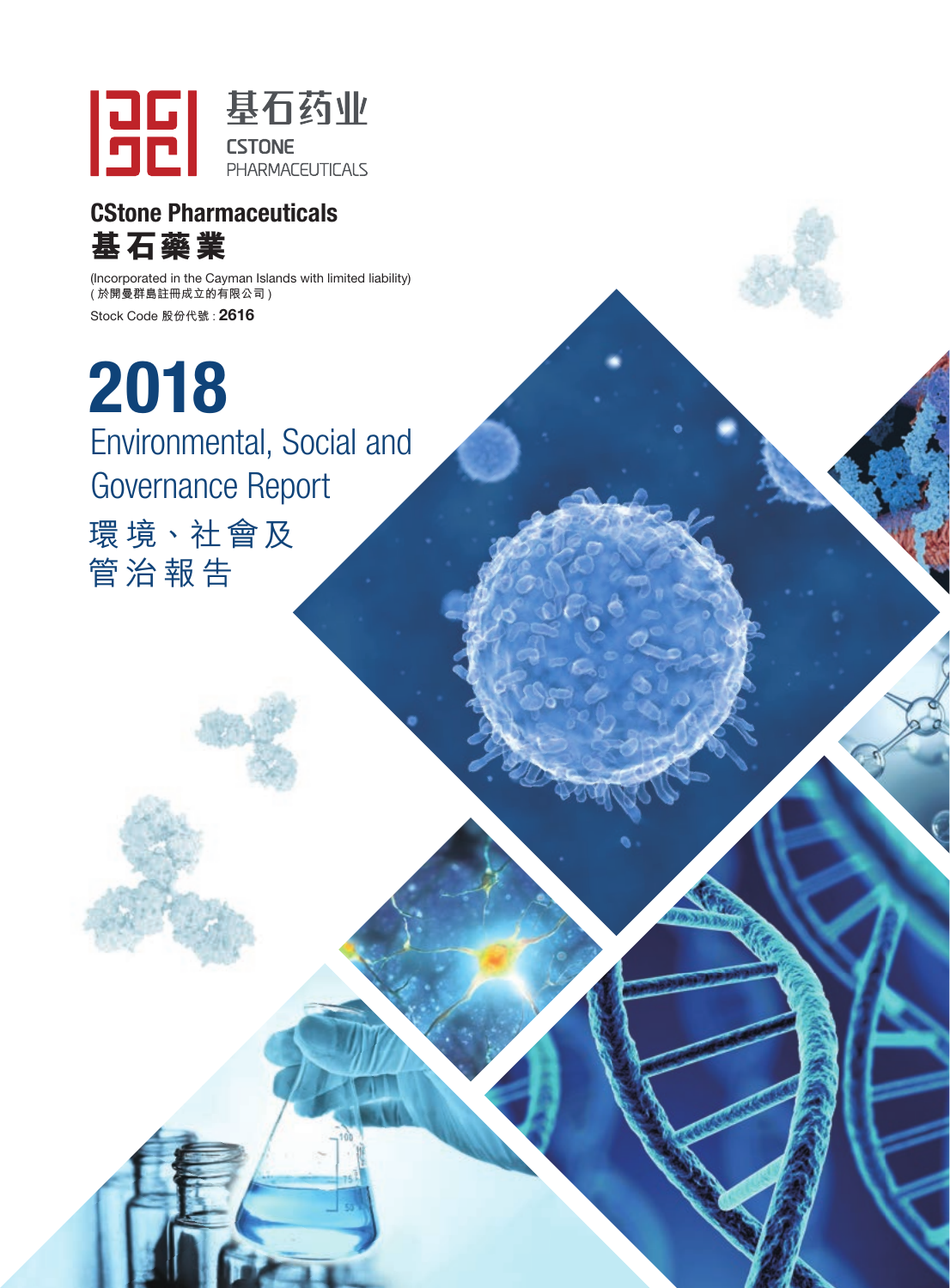# **Contents**

|                  |                                                          | <b>Pages</b>   | <b>Pages</b>                                                           |
|------------------|----------------------------------------------------------|----------------|------------------------------------------------------------------------|
| 1.               | <b>ABOUT THE REPORT</b>                                  | $\overline{2}$ | 6.<br>PROFESSIONAL CLINICAL TALENTS<br>13                              |
| 2.               | <b>CHAIRMAN'S MESSAGE</b>                                | $\mathsf{3}$   | <b>Employment Guidelines</b><br>6.1<br>13                              |
| $\mathbf{3}$ .   | <b>ABOUT CSTONE</b>                                      | $\overline{4}$ | Benefits and Welfare<br>14<br>6.2                                      |
| $\overline{4}$ . | CORPORATE SOCIAL<br>RESPONSIBILITY STRATEGY              | 5              | Continuous Talents' Cultivation<br>15<br>6.3                           |
|                  |                                                          |                | 6.4 Health and Safety Workplace<br>15                                  |
| 5.               | <b>RESPONSIBILITY FOR THE</b><br>HEALTHCARE INDUSTRY     | 8              | 7.<br><b>ENVIRONMENT</b><br>16                                         |
|                  | Quality Management<br>5.1<br>and Control Mechanism       | 8              | Greenhouse Gas<br>7.1<br>16<br><b>Emissions Management</b>             |
|                  | Protecting Intellectual<br>5.2<br>Property Rights        | 9              | Green Operations and<br>7.2<br>Manufacturing<br>17                     |
|                  | Safeguarding the<br>5.3<br>Information System            | 9              | HARMONIOUS COMMUNITY<br>19<br>8.                                       |
|                  | Advocating Compliance Operation<br>5.4                   | 10             | APPENDIX 1: SUSTAINABILITY<br><b>DATA STATEMENTS</b><br>20             |
|                  | Sustainable Supply<br>5.5<br>Chain Management            | 11             | APPENDIX 2: CONTENT INDEX<br>OF HONG KONG STOCK<br><b>EXCHANGE ESG</b> |
|                  | Communicating with<br>5.6<br>Clinical Trial Participants | 12             | REPORTING GUIDE<br>23                                                  |



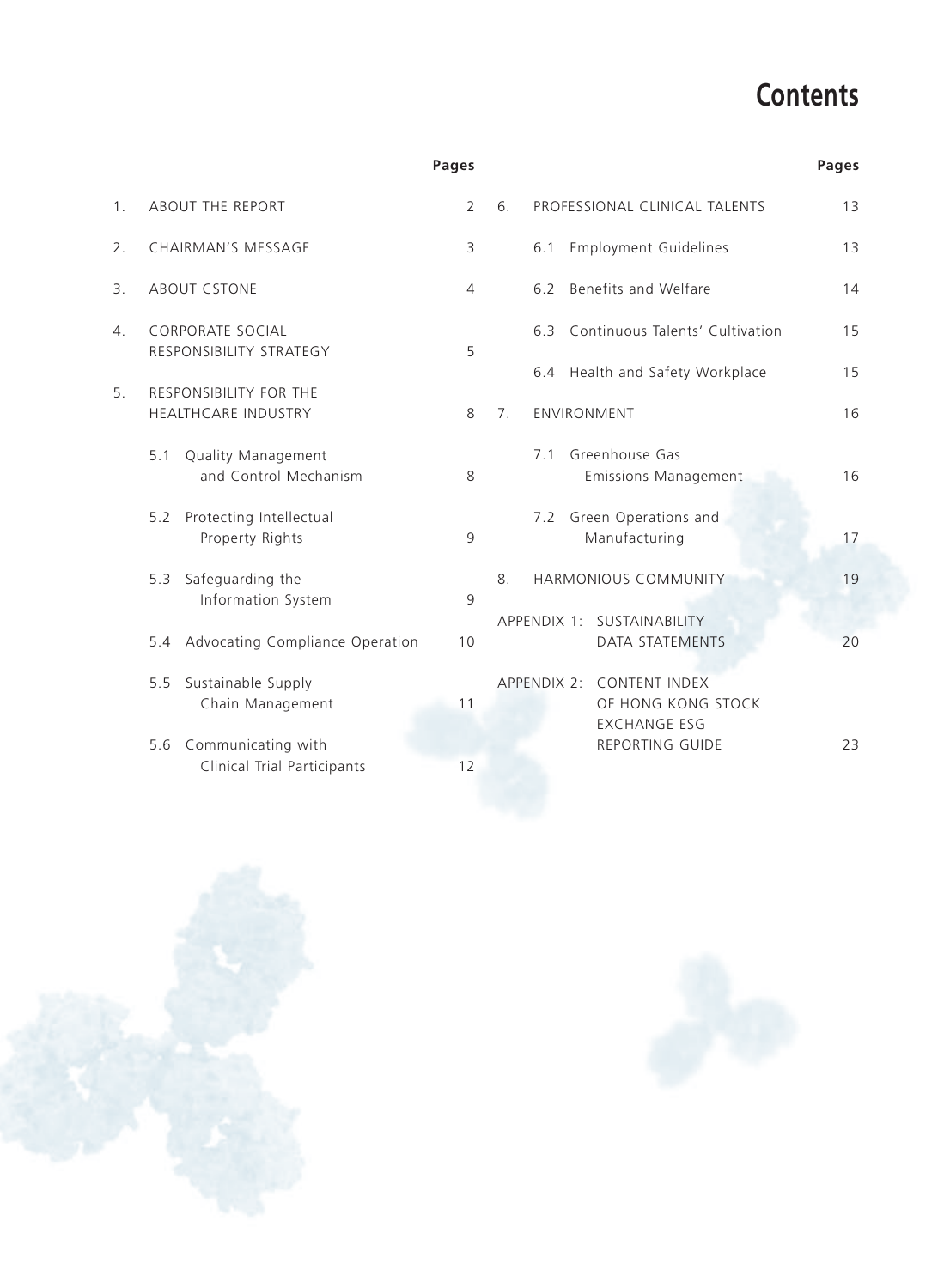## **1. About the Report**

CStone Pharmaceuticals and its subsidiaries ("CStone", "The Group" or "We") are pleased to present our first Environmental, Social and Governance ("ESG") Report (the "ESG Report"), with an aim of disclosing the environmental, social and governance performance in relation to corporate social responsibilities and sustainable development during our operation.

#### **Basis for Preparation**

The ESG Report has been prepared in accordance with the ESG Reporting Guide ("the Guide") as set out in Appendix 27 from the Rules Governing the Listing of Securities on the Stock Exchange of Hong Kong Limited (the "Stock Exchange"), the covered scope of which is in compliance with the "Comply or Explain" disclosure obligations of the Guide. Readers can review the final chapter of the ESG Report "Appendix 2: Content Index of Stock Exchange ESG Reporting Guide" for quick referencing.

#### **Reporting Period and Reporting Boundary**

The scope of the ESG Report covers the core business of the Group from January 1, to December 31, 2018 ("the Reporting Period" or "Year") while headquarters and Translational Medicine Research Center ("TMRC") of CStone Pharmaceuticals (Suzhou) Co., Ltd. ("Suzhou office"), Tuo Shi Pharmaceuticals (Shanghai) Co., Ltd. ("Shanghai office") and Chuang Shi (Beijing) Medical Technology Co., Ltd ("Beijing office") are selected as environmental key performance indicators ("KPIs"), where we collect the data for the quantitative analysis.

#### **Language of this report**

This ESG Report is available in two languages, being the Traditional Chinese and English versions. Should there be any inconsistency between them, the English version shall prevail.

#### **Contact Information**

For more details of the Group's corporate governance, please refer to the section of "Corporate Governance Report" set out in the annual report of the Company for the year ended 2018 on the website of the Stock Exchange and the official website of the Group. Your opinions on this ESG Report are treasured by us. For any enquiries or recommendations, please feel free to contact us via e-mail at ir@cstonepharma.com.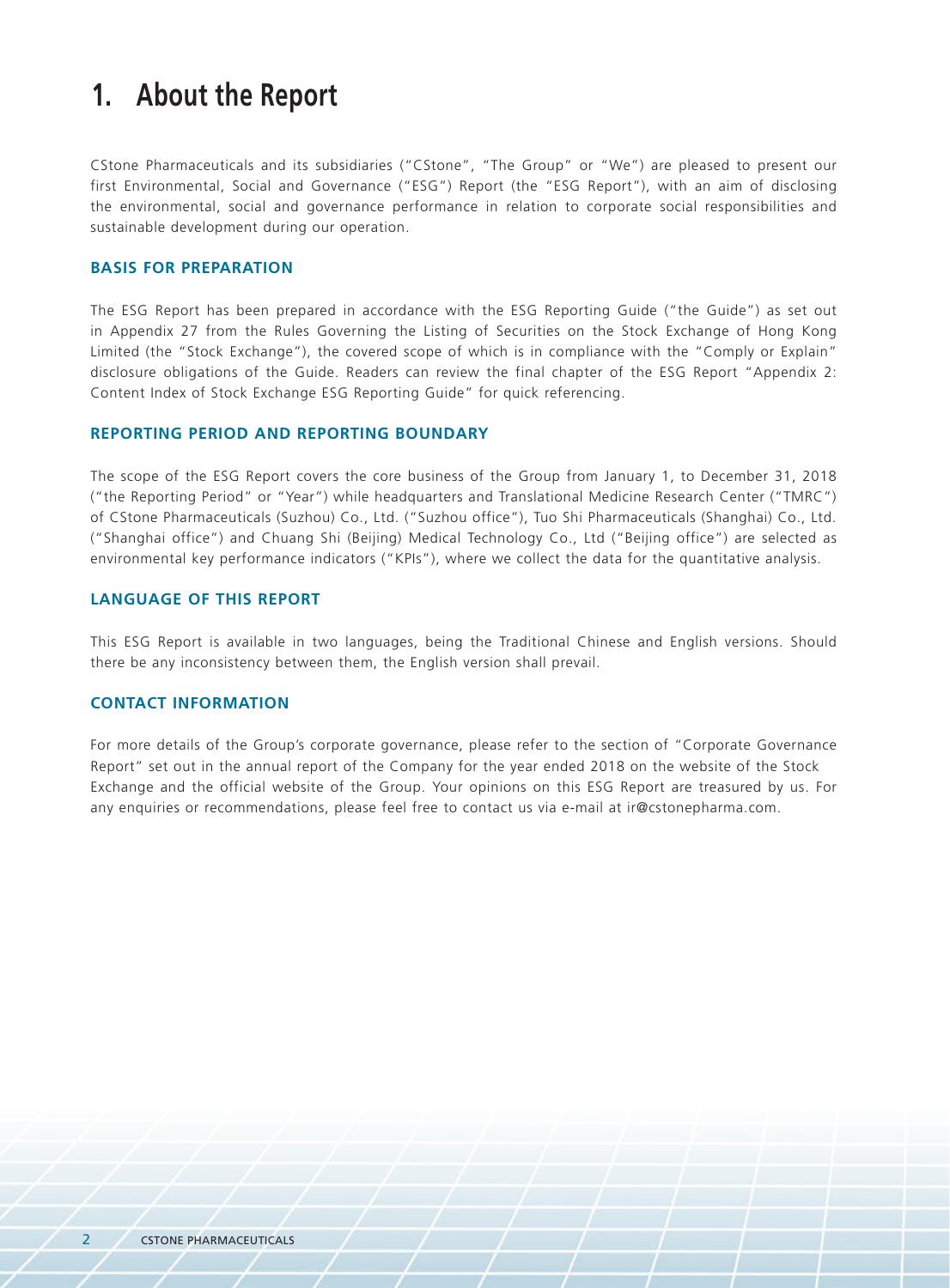## **2. Chairman's Message**

On behalf of our Board, I am pleased to present the first ESG Report of the Group for the year ended December 31, 2018. 2018 was a milestone year for CStone, which led to our successful listing on the Hong Kong Stock Exchange on February 26, 2019.

We are committed to integrating sustainable practices into our operations and strategies. The Group has developed "Corporate Social Responsibility Policy" (《企業社會責任制度》) and fully utilized this ESG Report to make transparent and compliance disclosure on our non-financial performance. We hope that the public will gain a deeper understanding of our business philosophy and social responsibility practices. We also consider this ESG Report as an important opportunity for us to review our ESG performance and communicate with stakeholders.

We endeavor to maintain a harmonious employment relationship and value the contribution of our employees to the Group. Furthermore, we also realize that climate change is a serious social issue and mitigation measures should be adopted. We embed environmental protection initiatives in our operation and raise the awareness of environmental protection of our employees.

Looking forward, we hope to deliver innovative anti-cancer medication to patients as soon as possible. Meanwhile, we continue to embrace our sustainable operation and hope to make improvements on ESG performance in the future years.

> **Dr. Frank Ningjun Jiang** *Chairman and Chief Executive Officer*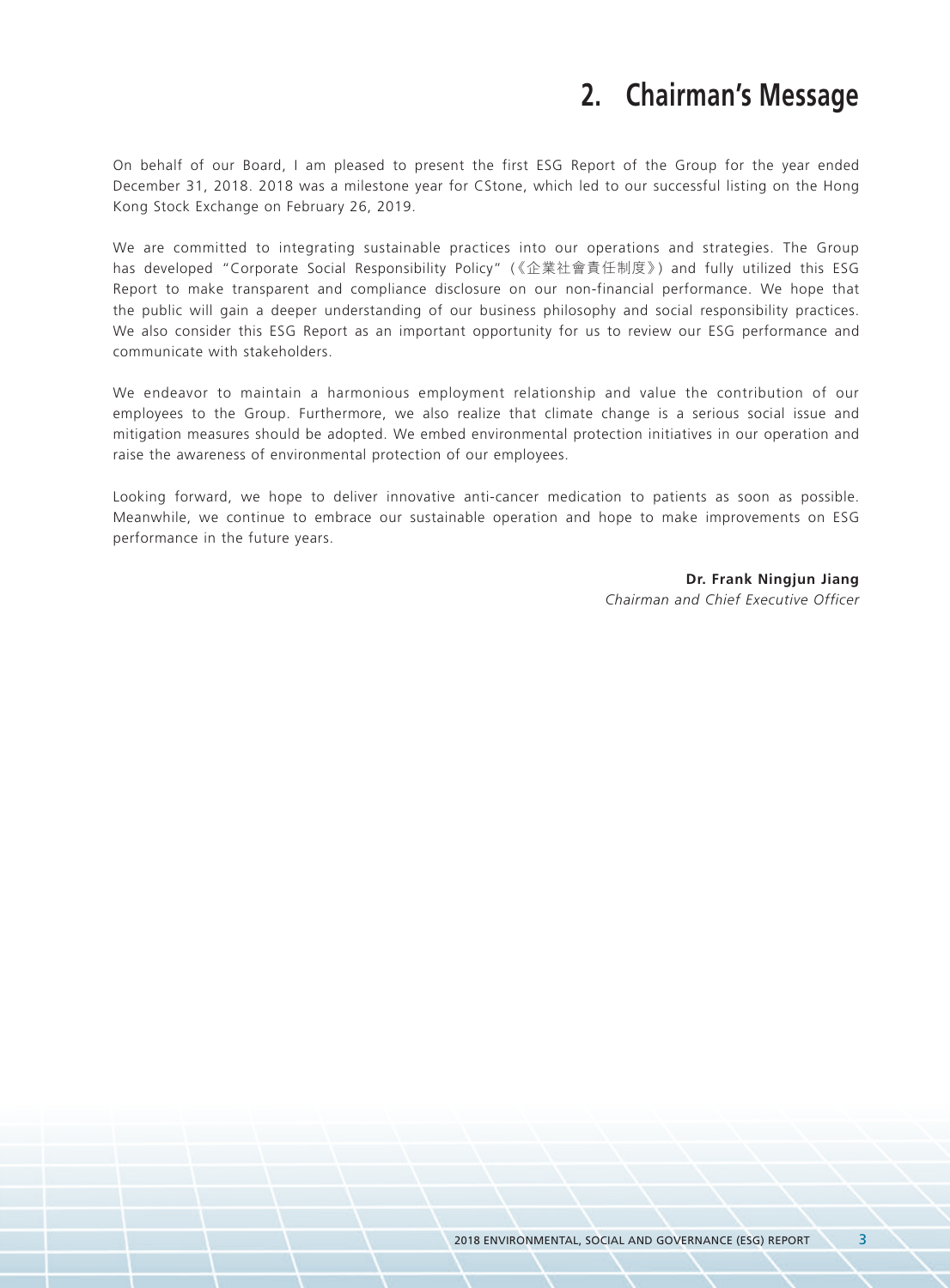## **3. About CStone**

CStone is a biopharmaceutical company focused on developing and commercializing innovative immuno-oncology and precision medicine to address the unmet medical needs of cancer patients in the People's Republic of China ("China" or "PRC") and worldwide. Established in 2015, CStone has assembled a world-class management team with extensive experience in innovative drug development, clinical research and commercialization. The Company has built an oncology-focused pipeline of 15 drug candidates with a strategic emphasis on immuno-oncology combination therapies. Currently, five late-stage candidates are at or near pivotal trials. With an experienced team, a rich pipeline, a robust clinical development-driven business model and substantial funding, CStone's vision is to become globally recognized as a leading Chinese biopharmaceutical company by bringing innovative oncology therapies to cancer patients worldwide.

|                         | <b>Drug</b><br>Candidate         | <b>Molecular</b><br><b>Target/Signaling</b><br>Pathway | <b>Lead Indication(s)</b><br>and Line(s)<br>of Therapies | <b>Drug Candidate</b><br>Category                                     | Commercial<br><b>Rights</b> | <b>Partner</b>             | Pre-clinical                                                                       | <b>IND</b><br>Filing | Dose<br><b>Escalation</b> | POC | <b>Pivotal</b> | <b>NDA</b> |
|-------------------------|----------------------------------|--------------------------------------------------------|----------------------------------------------------------|-----------------------------------------------------------------------|-----------------------------|----------------------------|------------------------------------------------------------------------------------|----------------------|---------------------------|-----|----------------|------------|
|                         | ivosidenib<br>(CS3010, AG-120)   | IDH1                                                   | R/R AML, 1L AML,<br>Cholangiocarcinoma                   | Chemicals, 1 (MRCT<br>for AGILE); Chemicals,<br>5.1 (IND for R/R AML) | Greater China               | -c agios                   | <b>China Status</b><br>NDA submission in Taiwan<br>$\star$ US FDA Approved (Agios) |                      |                           |     |                |            |
|                         | CS1001<br>(Core Product)         | PD-L1                                                  | R/R cHL, R/R NKTL,<br>NSCLC, Solid tumors <sup>3</sup>   | Biologics, 1                                                          | Worldwide                   |                            | <b>China Status</b><br><b>Rest of the World Status</b>                             |                      |                           |     |                |            |
|                         | avapritinib<br>(CS3007, BLU-285) | KIT & PDGFR a                                          | PDGFR a / 2L / 3L<br>GIST, AdvSM, ISM                    | Chemicals, 1                                                          | Greater China               | Golvegnini.                | <b>China Status</b><br><b>NDA</b> submission in the US (Blueprint)                 |                      |                           |     |                |            |
|                         | CS3009 (BLU-667)                 | RET                                                    | 1L / 2L NSCLC, 1L MTC <sup>5</sup>                       | Chemicals, 1                                                          | Greater China               | blueprint.                 | <b>China Status</b><br>Phase Ib trial in the US ongoing (Blueprint)                |                      |                           |     |                |            |
| Clinical/<br><b>IND</b> | CS3008 (BLU-554)                 | FGFR4                                                  | 1L / 2L HCC                                              | Chemicals, 1                                                          | Greater China               | blueprint.                 | China Status<br>Phase Ib trial in the US ongoing (Blueprint)                       |                      |                           |     |                |            |
|                         | CS1002 <sup>2</sup>              | CTLA-4                                                 | Solid tumors <sup>3</sup>                                | Biologics, 2                                                          | Worldwide                   |                            | China Status<br><b>Rest of the World Status</b>                                    |                      |                           |     |                |            |
|                         | CS1003 <sup>2</sup>              | PD-1                                                   | Solid tumors <sup>3</sup>                                | Biologics, 1                                                          | Worldwide                   |                            | China Status<br><b>Rest of the World Status</b>                                    |                      |                           |     |                |            |
|                         | CS3006 <sup>2</sup>              | MEK                                                    | Solid tumors <sup>3</sup>                                | Chemicals, 1                                                          | Worldwide                   |                            | China Status<br><b>Rest of the World Status</b>                                    |                      |                           |     |                |            |
|                         | CS3003                           | HDAC6                                                  | Solid tumors <sup>3</sup> ,<br>R/R MM <sup>4</sup>       | Chemicals, 1                                                          | Worldwide                   |                            | China Status<br>Rest of the World Status                                           |                      |                           |     |                |            |
|                         | CS3002                           | CDK4/6                                                 | Solid tumors <sup>3</sup>                                | Chemicals, 1                                                          | Worldwide                   |                            |                                                                                    |                      |                           |     |                |            |
|                         |                                  |                                                        |                                                          |                                                                       | Greater China.              |                            |                                                                                    |                      |                           |     |                |            |
|                         | ND021                            | PD-L1/4-1BB/HSA                                        | Solid tumors <sup>3</sup>                                | Biologics, 1                                                          | South Korea,                | <b><i><u>@UMVE</u></i></b> |                                                                                    |                      |                           |     |                |            |
| Pre-                    |                                  |                                                        |                                                          |                                                                       | Singapore                   |                            |                                                                                    |                      |                           |     |                |            |
| clinical                | CS3004                           |                                                        |                                                          |                                                                       | Worldwide                   |                            |                                                                                    |                      |                           |     |                |            |
|                         | CS1009                           |                                                        | Undisclosed                                              |                                                                       | Worldwide                   |                            |                                                                                    |                      |                           |     |                |            |
|                         | CS3005                           |                                                        |                                                          |                                                                       | Worldwide                   |                            |                                                                                    |                      |                           |     |                |            |
|                         | CS2004                           |                                                        |                                                          |                                                                       | Worldwide                   |                            |                                                                                    |                      |                           |     |                |            |

#### Source: The Group

*Notes*

- 1. Some indication(s) may not require a non-pivotal Phase II clinical trial prior to beginning pivotal Phase II or III clinical trials;
- 2. Denotes we currently have clinical trials ongoing in Australia for the product candidate;
- 3. Because there are no clinical efficacy data on the drug candidate, no specific types of solid tumors are established as lead indications at this stage;
- 4. Available clinical data from other HDAC6 inhibitor studies provides the basis to suggest that CS3003 may be effective in treating MM; we plan to assess the clinical efficacy of CS3003 in MM and various types of solid tumor patients in the Phase Ib dose expansion trial;
- 5. The clinical data published so far by Blueprint Medicines Corporation demonstrated that BLU-667 (CS3009) is effective in the treatment of certain NSCLC and MTC patients; and
- 6. AML= Acute Myeloid Leukemia, AdvSM = Advanced Systemic Mastocytosis, cHL= Classical Hodgkin's Lymphoma, GIST = Gastrointestinal Stromal Tumor, HCC = Hepatocellular Carcinoma, IND = Investigational New Drug Application, ISM = Indolent Systemic Mastocytosis, NKTL = Natural KILLER/T Cell Lymphoma, NSCLC = Non-small Cell Lung Cancer, MTC = Medullary Thyroid Cancer, R/R = Relapsed or Refractory, SM = Systemic Mastocytosis, MM = Multiple Myeloma, US FDA = U.S. Food and Drug Administration and NDA = new drug application.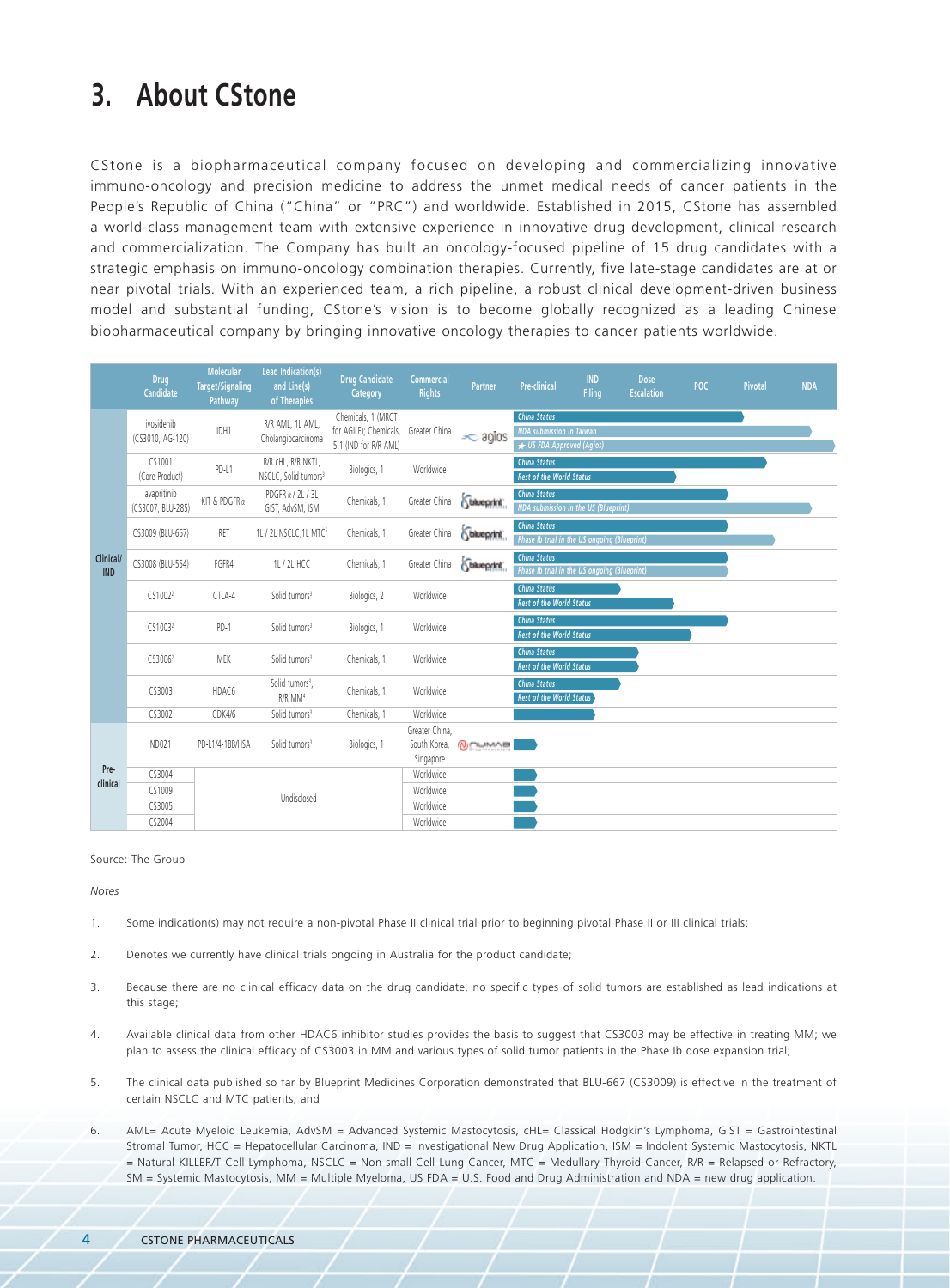## **4. Corporate Social Responsibility Strategy**

The Group can create a better prospect as long as the concepts of corporate social responsibility can be integrated into all business decisions.

#### **Corporate Social Responsibility Policy**

We have published the "Corporate Social Responsibility Policy" (《企業社會責任制度》) to achieve sustainable operation of pharmaceuticals. The policy provides guidance to run our business in a responsible manner and creates long-term values for its stakeholders. We aim to achieve improvement and enrichment from the existing daily management through regular evaluation, and more importantly, to involve the Board of Directors, top management and employees.

#### **Stakeholder Engagement**

This ESG Report is a useful platform for the Group to communicate with key stakeholders. Material topics with respect to the related aspects stated in the Guide can be summarized afterwards. Both internal and external stakeholders in different sectors are identified, including shareholders and investors, employees, business partner (doctors), regulatory authorities, media, peers (pharmaceuticals), supplier and government. The major communication channels that we engage with our key stakeholders through open and proactive approaches are as follows:

| <b>Stakeholders</b>               | <b>Communication channels</b>                                                                                                                                                                                                                                                               | <b>Related aspects</b>                                                                                                                                              |  |  |
|-----------------------------------|---------------------------------------------------------------------------------------------------------------------------------------------------------------------------------------------------------------------------------------------------------------------------------------------|---------------------------------------------------------------------------------------------------------------------------------------------------------------------|--|--|
|                                   |                                                                                                                                                                                                                                                                                             |                                                                                                                                                                     |  |  |
| <b>Shareholders and investors</b> | Annual Report<br>Corporate communications such as<br>letters/circulars to shareholders and<br>notices of meetings<br>Results announcement<br>Shareholders' visits<br>Investors' meeting                                                                                                     | Product Responsibility<br>$\bullet$<br>Anti-corruption<br>$\bullet$                                                                                                 |  |  |
| <b>Employees</b>                  | Performance appraisals<br>Group discussion<br>Meetings and interviews<br>Performance reviews<br>Introduction of the Group<br>Special advisory committee/discussion<br>working group<br>Seminars/workshops/lectures<br>Publication<br>Employee communication conferences<br>Corporate WeChat | Employment<br>$\bullet$<br>Health and Safety<br>$\bullet$<br>Development and Training<br>$\bullet$<br>Labour Standards<br>$\bullet$<br>Anti-corruption<br>$\bullet$ |  |  |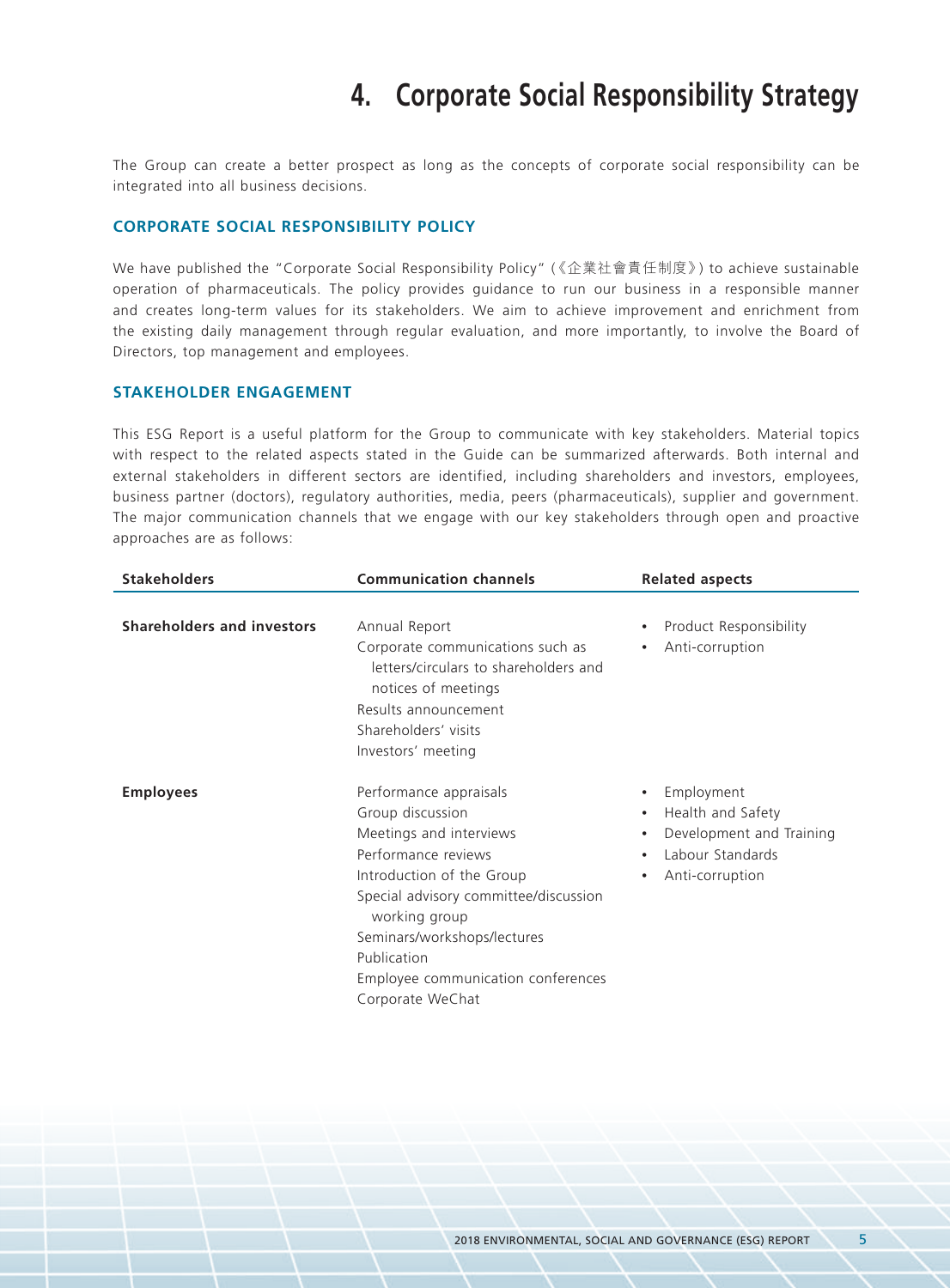# 4. Corporate Social Responsibility Strategy

| <b>Stakeholders</b>                | <b>Communication channels</b>                                                                   | <b>Related aspects</b>                                                                                                                                                                                                                  |
|------------------------------------|-------------------------------------------------------------------------------------------------|-----------------------------------------------------------------------------------------------------------------------------------------------------------------------------------------------------------------------------------------|
| <b>Business partners (doctors)</b> | Reports<br>Meetings<br>Site visits                                                              | Product Responsibility<br>$\bullet$<br>Emissions<br>$\bullet$<br>Use of Resources<br>$\bullet$                                                                                                                                          |
| <b>Regulatory authorities</b>      | Meetings                                                                                        | Product Responsibility<br>$\bullet$<br>Anti-corruption<br>$\bullet$<br>Labour Standards<br>$\bullet$                                                                                                                                    |
| <b>Media</b>                       | Press releases<br>Interviews with senior management                                             | Product Responsibility<br>$\bullet$<br>Community Investment<br>$\bullet$                                                                                                                                                                |
| <b>Peers (pharmaceuticals)</b>     | Strategic cooperation project<br>Industry forums and communication<br>activities                | Product Responsibility<br>$\bullet$                                                                                                                                                                                                     |
| <b>Suppliers</b>                   | Supplier management procedures<br>Regular meetings<br>Supplier evaluation system<br>Site visits | Supply Chain Management<br>$\bullet$                                                                                                                                                                                                    |
| Government                         | Forums and communication activities<br>Communication with medical teams<br>Site visits          | Emissions<br>$\bullet$<br>Use of Resources<br>Employment<br>$\bullet$<br>Health and Safety<br>$\bullet$<br>Labour Standards<br>$\bullet$<br>Product Responsibility<br>$\bullet$<br>Anti-corruption<br>Community Investment<br>$\bullet$ |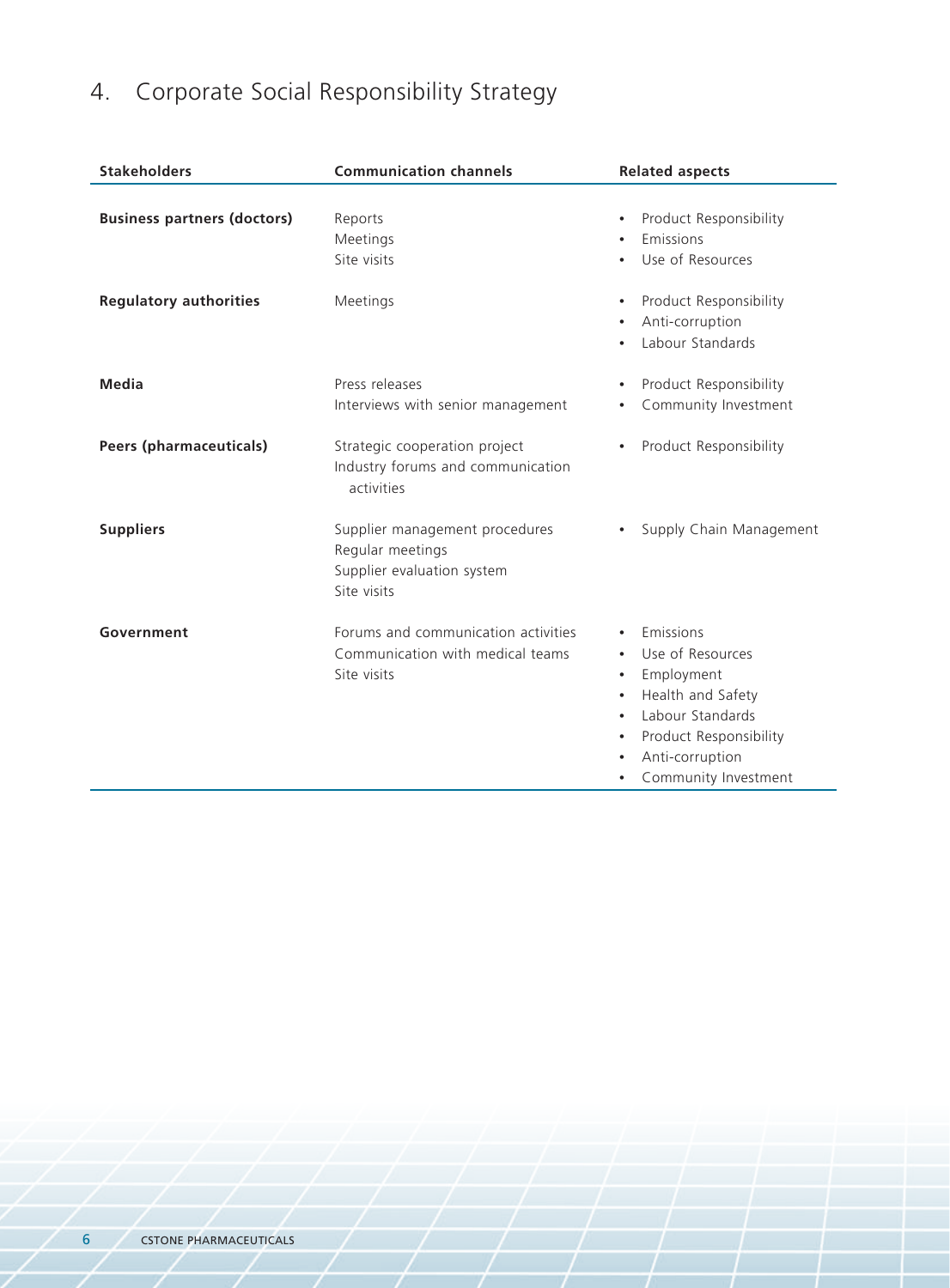### 4. Corporate Social Responsibility Strategy

Through the interactive stakeholder engagement, the Group formulates its corporate social responsibility strategies which are built around four strategic pillars: "Responsibility for Healthcare Industry", "Professional Clinical Talents", "Environment" and "Harmonious Community".



**Corporate social responsibility strategies**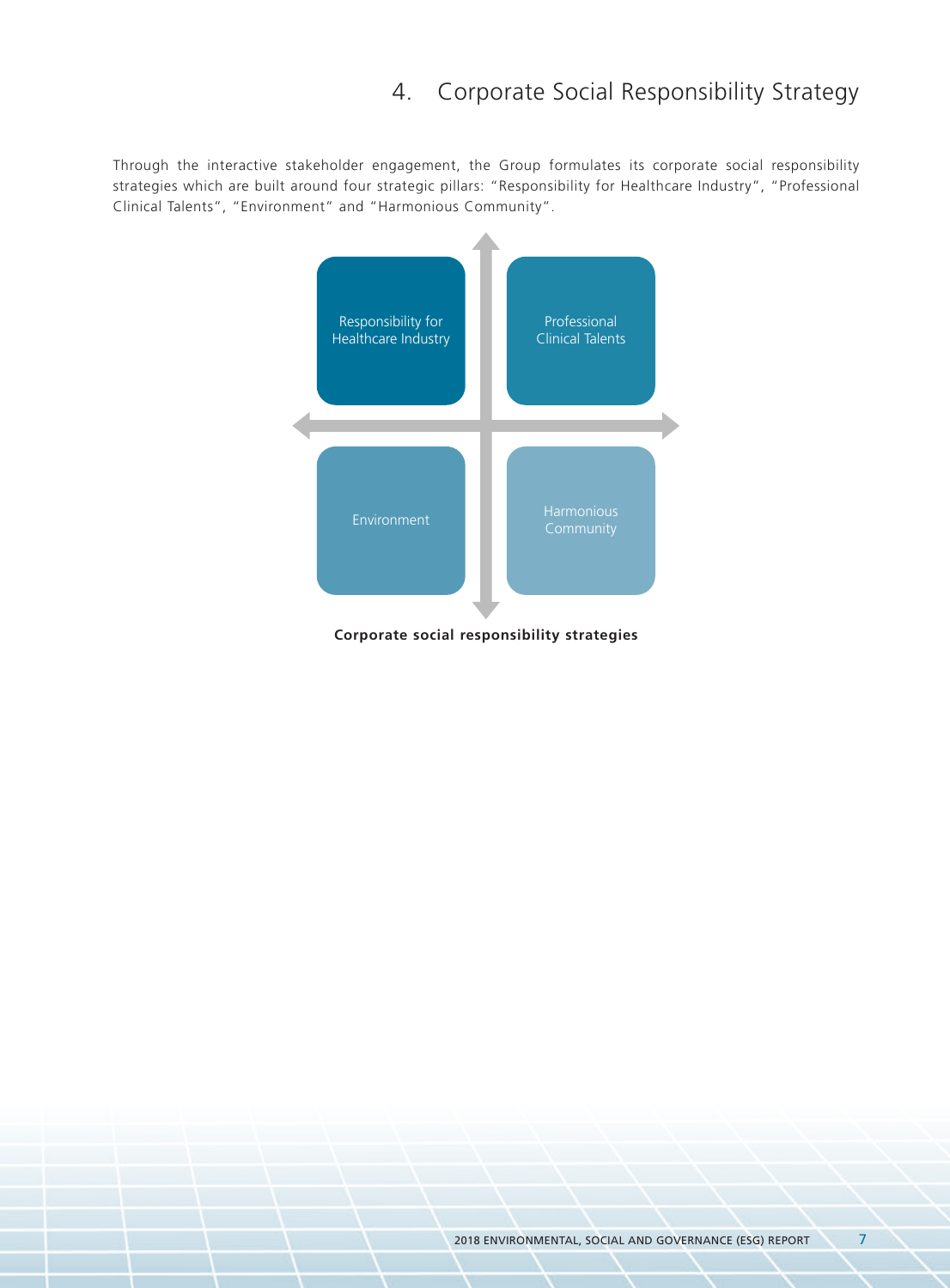We adhere to the mission of "To focus on patients, to drive innovation and to build a healthy tomorrow." We adopt responsible business practices, including securing the quality and control of drug development in clinical research, protecting intellectual property rights, ensuring the safety of the information system, maintaining the compliance of our operations and implementing the supply chain management.

#### **5.1 Quality Management and Control Mechanism**

To secure the quality and safety of clinical trials for biological products, a sufficient number of patient enrolments are required for Phase I trial, Phase II trial and Phase III trial respectively. Moreover, the requirements for conducting the clinical trial, including preparation of clinical trials, clinical trial protocols, duties of the sponsor and investigators and protection of the trial subjects are based on the regulation of the Good Clinical Practice for Drug Trials (《藥物臨床試驗質量管理規範》).

We have no sold or shipped product subject to recalls due to safety and health reasons since the Group has not launched any product in the market. CStone strives to strengthen the quality management and control mechanism and to formulate more internal policies to guarantee the delivery of quality and safe products to the public.

#### **Regulation in relation to medical examination laboratories**

The regional health administrative departments of the People's Governments at or above the county level are responsible for the supervision and administration of the medical institutions within their respective administrative regions and to make sure the compliance of the Administrative Regulations on Medical Institutions (Revised in 2016) (《醫療機構管理條例2016修訂》) and the Implementation Rules to the Administrative Regulations on Medical Institutions (《醫療機構管理條例實施細則》). The medical institutions shall conduct registration and obtain a Practicing License for a Medical Institution (《醫療機構執業許可證》)("License"). If the institution does not obtain the License, the regional health administrative department of the People's Government at or above the county level shall order it to cease its practicing activities and confiscate the illegal incomes, medicines and medical devices in accordance with the law, and fines will be imposed. Medical institutions must conduct medical diagnosis and treatment activities in accordance with the registered and approved subjects and shall not employ non-medical technical personnel in medical and health technology work.

#### **Insert Sheet, Labels and Packaging of Pharmaceutical Products**

The insert sheets and labels of drugs should be reviewed and approved by the National Medical Products Administration according to the Measures for the Administration of the Insert Sheets and Labels of Drugs (《藥品說明書和標籤管理規定》). A drug insert sheet should contain the scientific data, conclusions and information concerning drug safety and efficacy in order to direct the safe and rational use of drugs. The inner label of a drug should bear information such as the drug's name, indication or function, strength, dose and usage, production date, batch number, expiry date and drug manufacturer, and the outer label of a drug should indicate the drug's name, ingredients, description, indication or function, strength, dose and usage, adverse reaction, contraindications, precautions, storage, production date, batch number, expiring date, approval number and manufacturer, etc.

The pharmaceutical packaging must comply with the national and professional standards including the Measures for The Administration of Pharmaceutical Packaging Material and Container (《藥品包 裝用材料、容器管理辦法》). If no national or professional standards are available, the enterprise can formulate its own standards and put into implementation after obtaining the approval of the food and drug administration or bureau of standards at the provincial level. The enterprise shall reapply with the relevant authorities if it needs to change its own packaging standard. Drugs that have not developed and received approval for packing standards must not be sold or traded in China (except for drugs for military use).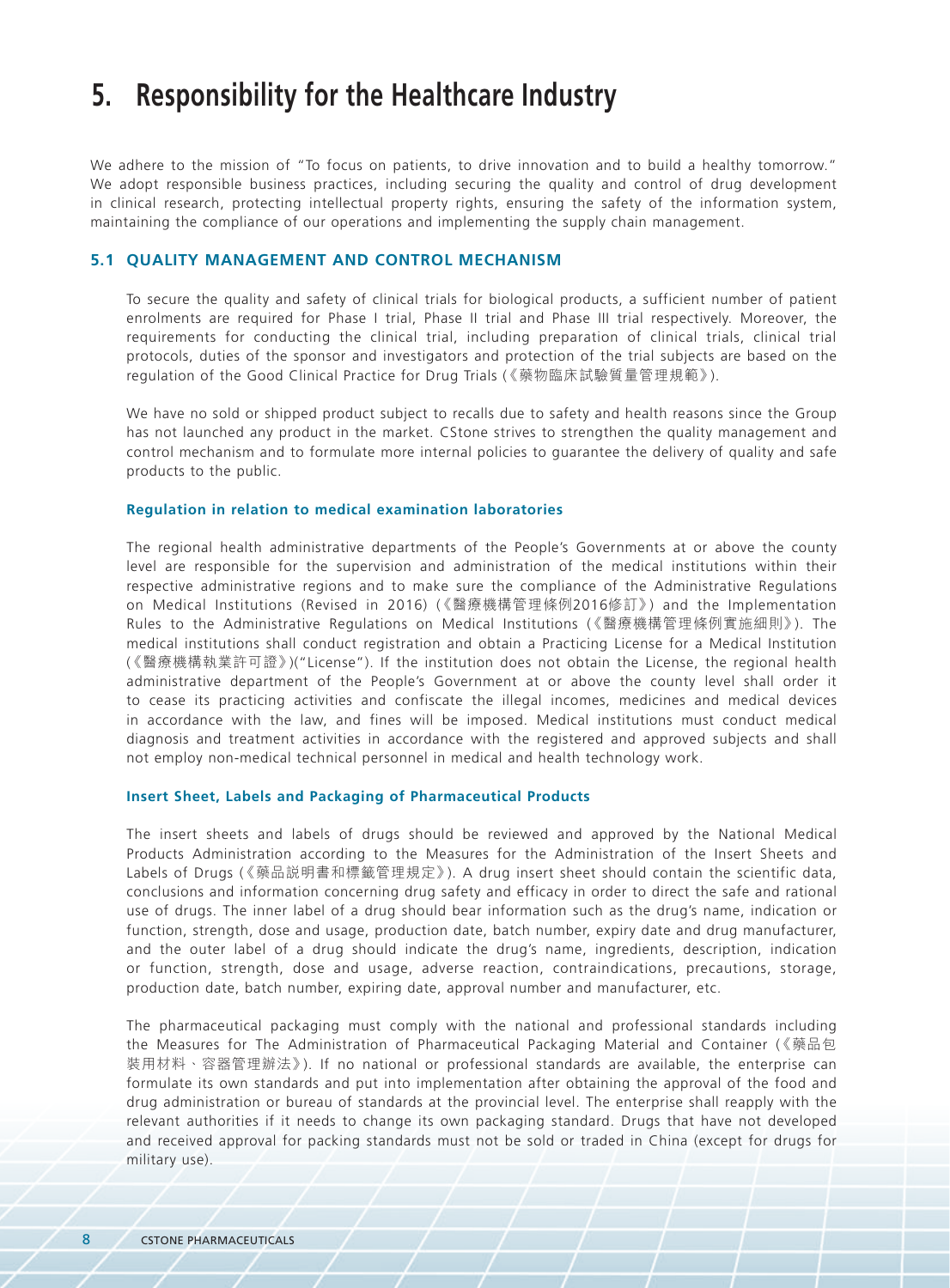#### *Drug Advertisements and Promotion*

The Group will strictly comply with the Provisions for Drug Advertisement Examination (《藥品廣告審查 辦法》) when we launch drug advertisements in the future. An one-year valid advertising approval code is required to be granted by the relevant authority before launching the advertisements. The content of an approved advertisement cannot be changed without prior approval. In case of any alteration of the advertisement, a new advertising approval code shall be obtained by re-submitting an application.

Furthermore, we will ensure that the promotional material and information of the Group are complete, truthful and accurate and there will be zero tolerance for the use of false and misleading description that may create a serious consequence to the public.

#### **5.2 Protecting Intellectual Property Rights**

Our business model is designed to accelerate the development of, and to protect the intellectual property rights of, innovative drugs. Therefore, patent, copyright and trademark are of great significance to the business. We comply with the Copyright Law of the PRC (《中華人民共和國著作權 法》), the Intellectual Property Law of the PRC (《中華人民共和國知識產權法》), the Patent Law of the PRC (《中華人民共和國專利法》) and the Trademark Law of the PRC (《中華人民共和國商標法》). As an ethical corporation, we strictly prohibit our employees from copying proprietary information from other competitors and at the same time, we require them to protect the Group's asset. Publishing or disclosing any confidential information and/or trial results in any way is strictly prohibited without our prior written consent. In addition, signing legally-binding confidentiality agreements with terms such as ownership, rights of publication, invention transfer and validity with third parties or collaborating organizations can act as a mean of protecting intellectual property rights.

#### **5.3 Safeguarding the Information System**

The Group places emphasis on patients' privacy. We strictly monitor the collection, usage, disclosure and recording of information. Patients' rights related to clinical trials can be protected by signing the Informed Consent Form. All the identity information cannot be copied without the patients' authorization while the research team needs to record all the information safely.

Moreover, the Group has formulated the "Records and Information Management Policy and Procedure" that applies to the creation, management, retention and disposal of Group's records and information. Based on the risk evaluation, records can be classified into three levels with limited access to avoid information leakage. The records with high and medium risk level are retained permanently, electronic study data of which are kept indefinitely, and may be accessed by authorized personnel only; records with general risk level are maintained for a minimum of 10 years.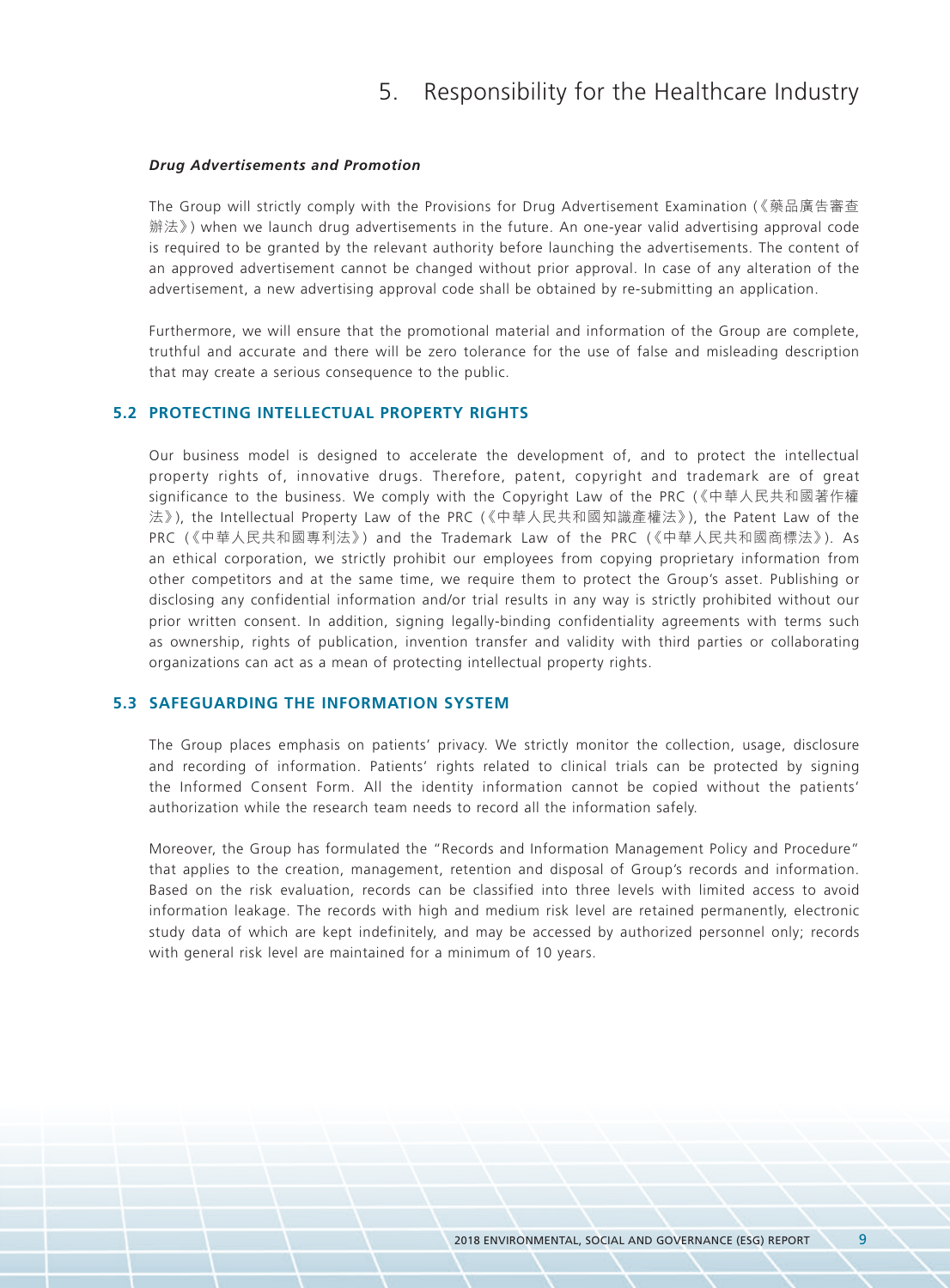#### **5.4 Advocating Compliance Operation**

CStone acts as one of the members of China Pharmaceutical Innovation and Research Development Association (PhIRDA) and is committed to create sustainable business activities and to apply and abide by the high ethical and social standards including the "PhIRDA Code of Conduct" (《中國醫藥創新促進 會醫藥企業倫理準則》). We have developed the "Code of Conduct" (《行為準則》) for both employees and business partners. We strongly believe that each employee should maintain and promote the good reputation of CStone by making reference to and by acting pursuant to such codes of conduct. In accordance with the Law Against Unfair Competition of the PRC (《中華人民共和國反不當競爭法》), we compete fairly for orders with quality and price of our innovative products and services, but not by offering improper benefits to others. Furthermore, no employee may directly or indirectly offer, promise, grant or authorize the provision of money or anything else of value to a government official to influence official action or obtain any improper advantage, and all employees must comply with Interim Provisions on Banning Commercial Bribery (《關於禁止商業賄賂行為的暫行規定》). Moreover, employees are not permitted to use their jobs to solicit, demand, accept and/or obtain improper advantages.

#### **Preventive measures and whistle-blowing procedures**

All employees may lodge a complaint with their supervisor, their compliance officer and human resources manager. The legal and compliance department has developed phone and email channels to receive the cases of possible misconduct confidentially and anonymously. All complaints are investigated, and if necessary, corrective measures are implemented. All documentation will be kept confidential to the extent permitted by law. We have zero tolerance to any form of reprisal against complainants. During the Year, no litigation regarding corruption in the Group was filed.

In addition, the legal and compliance department organizes regular trainings (including but not limited to anti-corruption training) for every employee to refresh their concepts and further raise their awareness regarding bribery, extortion, fraud and money laundering.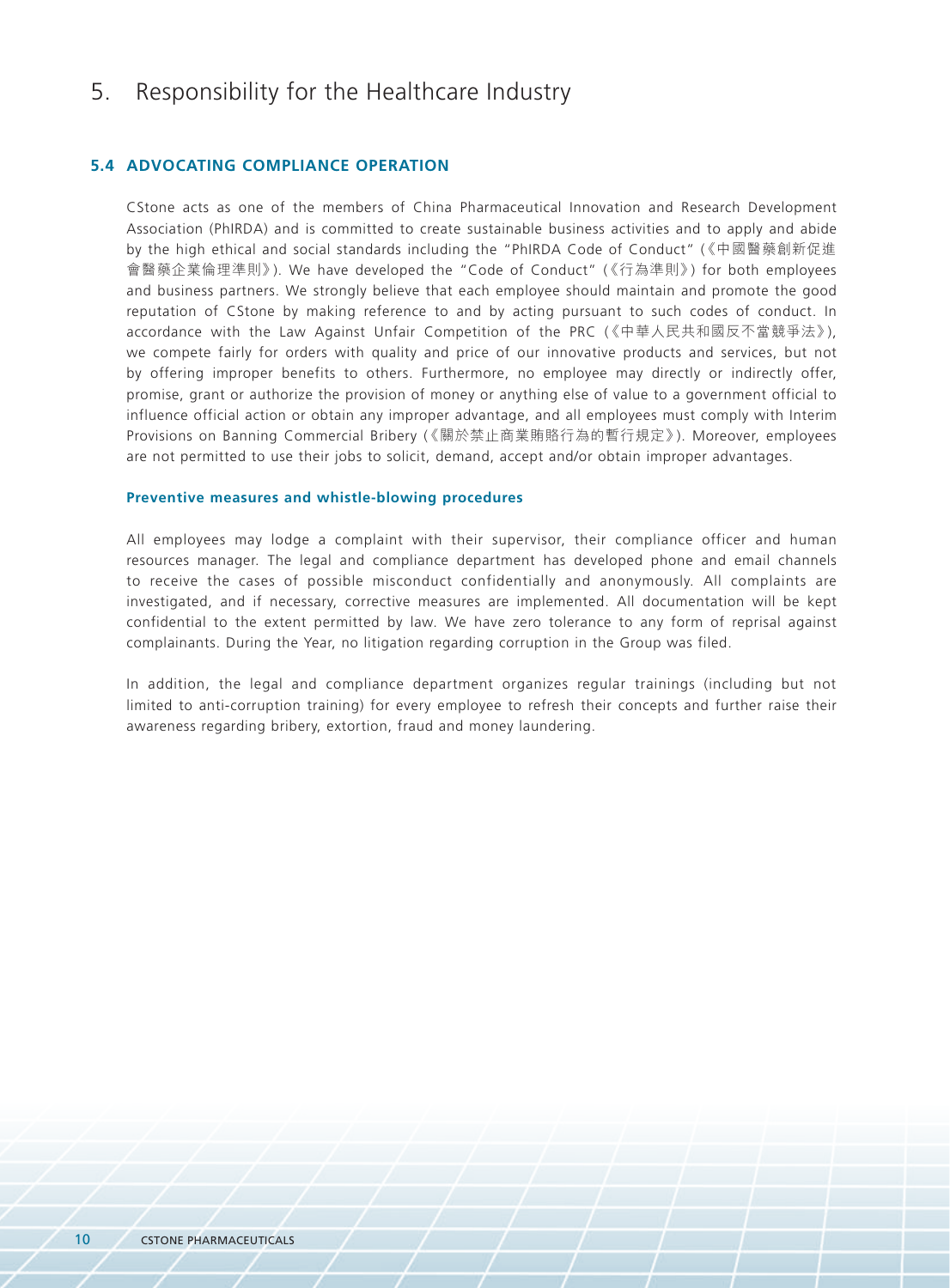#### **5.5 Sustainable Supply Chain Management**

The following table sets forth our major suppliers during the Reporting Period by category and geographical location.

| <b>Geographical location</b> | <b>Number of suppliers</b>     |
|------------------------------|--------------------------------|
|                              |                                |
| Jiangsu                      | 20                             |
| Shanghai                     | 15                             |
| Beijing                      | 1                              |
| Guangxi                      | 1                              |
|                              | 4                              |
|                              | 3                              |
|                              | 2                              |
| Hubei                        | 1                              |
|                              |                                |
| Jiangsu                      | $\overline{4}$                 |
| Anhui                        | 1                              |
| Jiangsu                      | 8                              |
| Zhejiang                     | 1                              |
| <b>Total</b>                 | 61                             |
|                              | Jiangsu<br>Shanghai<br>Beijing |

We strictly follow the "Vendor Engagement" standard operating procedure for the categories that are identified as high significance to our business. Vendor Selection and Management Team ("VSMT") is formed and is responsible for vendor selection, contracting, oversight and management. At least two to three applicable candidates are included in the selection process to maintain the fairness. In selecting suppliers, we refer to the following vendor selection criteria, including but not limited to the vendor's: 1) location and corporate potential evaluation, 2) Standard Operating Procedures infrastructure related to the requested service area, 3) operational capability and professionality, 4) operational compliance, 5) operational qualifications and certifications, 6) training records and 7) business strategy development.

The selection requires appropriate approval and the entire process shall be documented. Furthermore, VSMT provides the governance and oversight management on vendor performance to ensure the vendors are qualified to execute the contract.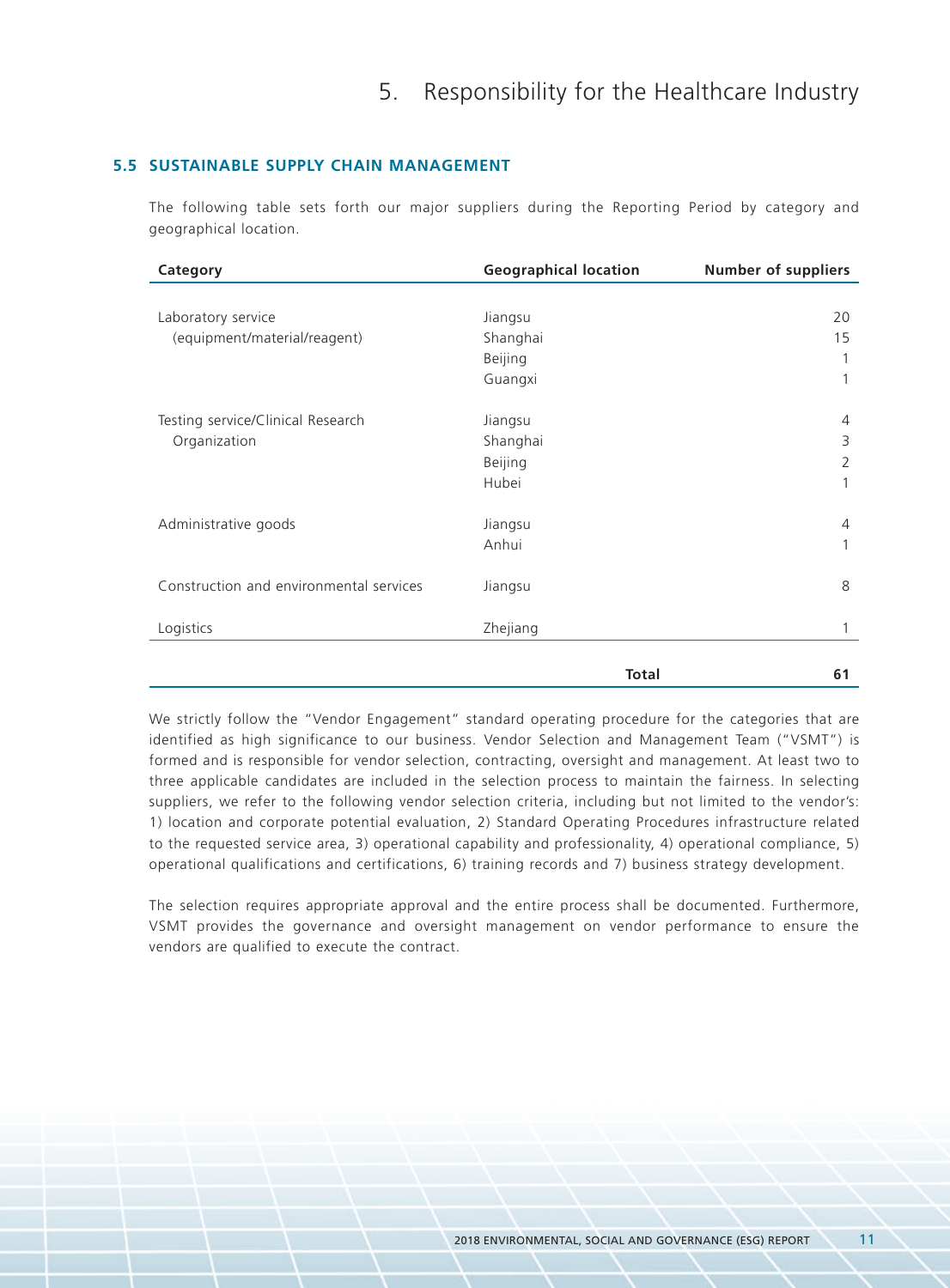#### **5.6 Communicating with Clinical Trial Participants**

Drug development can be improved through effective clinical trials and feedback from participants. Although the Group has not launched any product to the market, the importance of clinical stage cannot be ignored. The law of "Issuing the Opinions on Deepening the Reform of the Evaluation and Approval Systems and Encouraging Innovation on Drugs and Medical Devices" (《關於深化審評審批 制度改革鼓勵藥品醫療器械創新的意見》) can protect the rights and interest of patients who act as volunteers and participate in the clinical trials. CStone signs the Clinical Trial Agreement (《臨床試驗協 議》) with site and principal investigator before executing the trials. The terms covered in the agreement comprised reports' recording, auditing, confidentiality, privacy, validity period and legal responsibilities etc.. Meanwhile, the "Informed Consent Form" (《知情同意書》) is provided to the parties involved in the clinical trials to describe the trial in detail and treatment schedule. Patients can raise out their concerns at any time, and researchers must handle or provide suggestions as soon as possible. Patients have their rights to withdraw at any stage of the study at any time.

During the Reporting Period, we have not involved in any dispute related to clinical trials or complaints. Through the continuous effort in the research and development, our reputation can be built up and we can achieve the target of launching the products to the market.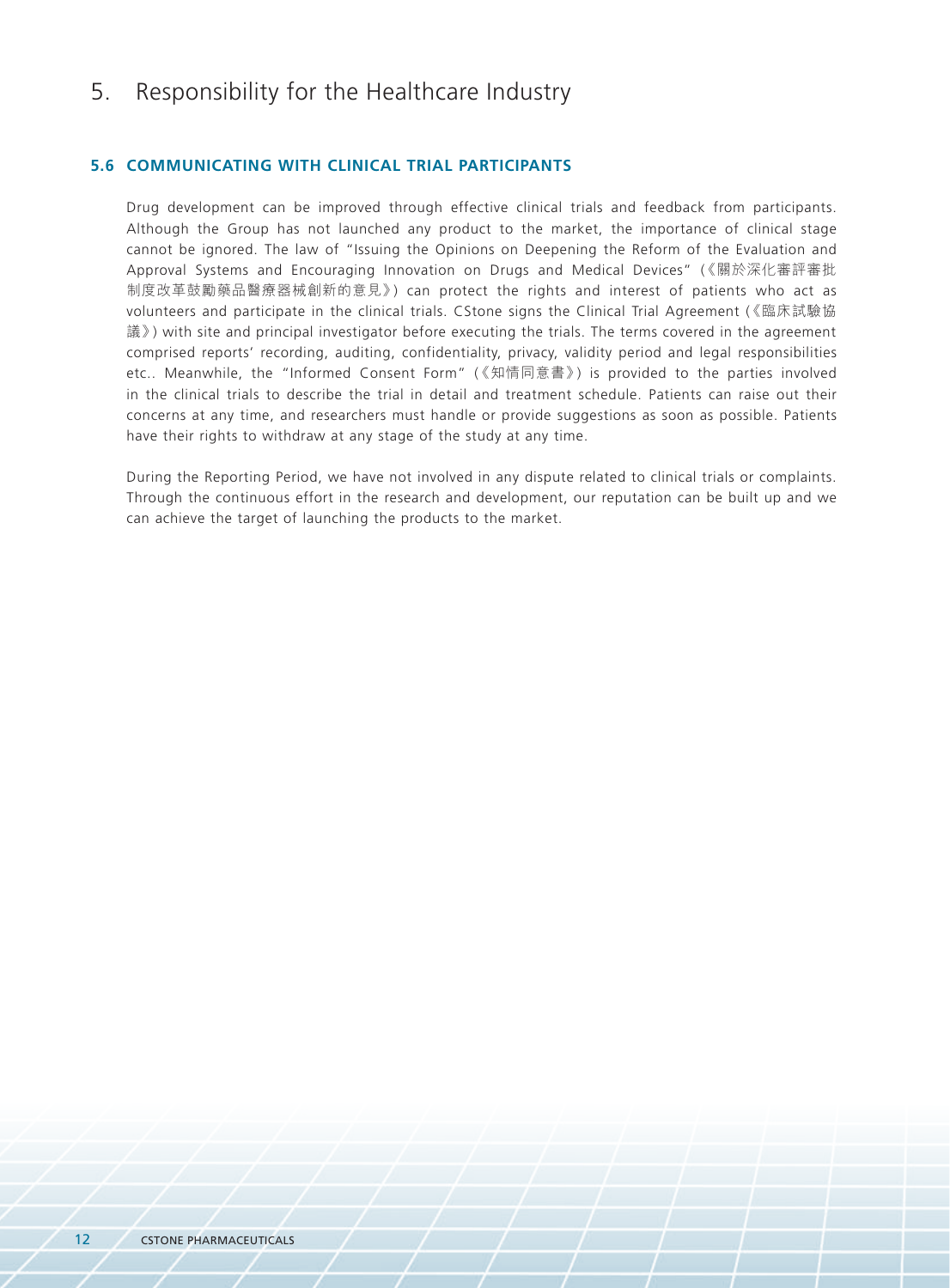## **6. Professional Clinical Talents**

Our professional clinical talents are the key pillar for the Group's development. We endeavor to protect the rights and interests of each employee by following the fair employment guidelines, providing competitive benefits and welfare, developing the training and development system and creating a healthy and safety workplace.

#### **6.1 Employment Guidelines**

The Group strictly abides by "Human Resources Policies and Recruitment Management Policy" (《招聘管 理制度》) and "Employee Handbook" (《員工手冊》) to ensure the recruitment processes are conducted in a standardized, orderly and effective manner. All employees will not be discriminated on the basis of gender, religion, age, nationality or disability. The equal opportunity and anti-discrimination policy also extends to other aspects, such as recruitment, promotion, transfer, salary, training and termination of labor contract.

The recruitment information is published via open channels (including internal publishing platform, online advertising, campus recruitment and headhunting recommendation) after obtaining the approval from the Chief Executive Officer. Different channels will be adopted based on the relevant position. The human resources manager from operation department is responsible for arranging the follow-up selection procedures, and inviting the suitable candidates for interviews. The qualified person who meets the requirements for a position will be recruited based on considerations including the interview performance, qualification and work experiences without any discriminative factors. The human resources department will notify the hired person to sign the "Offer Letter" (《聘任書》) so as to comply with the "Labor Contract Law" of the People's Republic of China (《勞動合同法》).

Under the protection of "Law on the Protection of Minors" (《未成年人保護法》) and the "Provisions on the Prohibition of Using Child Labour (《禁止使用童工規定》), the Group has its responsibility to check the age of the candidates. Both qualification and identity documents are needed during the interview so as to avoid employing child labour. During the Reporting Period, the Group had not employed any child or forced labour.

#### **Internal Recruitment and Re-recruiting**

Internal and external candidates have equal opportunities. The Group also encourages and supports internal employees, who have served for their current positions for at least one year and have good performance, to apply for the vacancies on account of their career development.

Furthermore, our former employees can be considered for re-recruiting if they meet the requirements for the position and had good performance with no record of violation of rules and policies of the Group during their employment with us.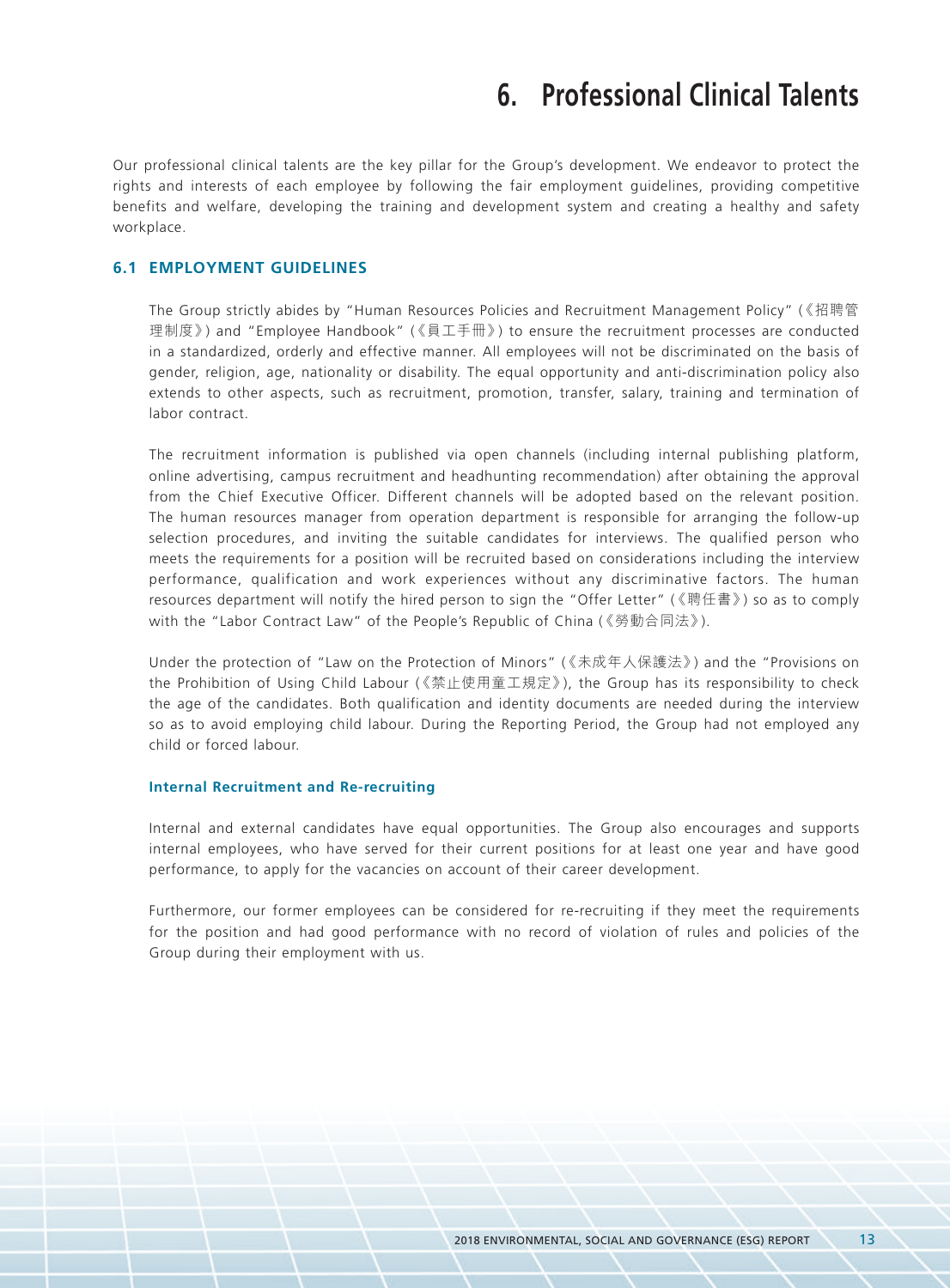### 6. Professional Clinical Talents

#### **6.2 Benefits and Welfare**

The compensation and benefits system shall match the long-term business objectives of the Company, be relatively competitive, performance management oriented, fair and impartial, and be able to attract, maintain and motivate employees.

#### **Compensation**

The Company follows the principles of "Performance-focus", "Position-value" and "Divisional Compensation" to formulate the compensation policies. We conduct yearly salary review based on the business conditions, average salary level of the market and employees' performance. The performance bonus plan is also implemented in order to reward the employees who make contributions to the business development of CStone.

#### *Performance Management*

Managers clearly set out the Group's and management team's expectations of performance during the year when setting individual work performance goals. Performance review according to the recognized individual performance goals set by the employees is arranged twice a year. The results of the review are directly related to the bonus of the year and the salary review for the second year.

#### **Welfare Management System**

CStone has issued the "Welfare Management System" guideline (《福利管理制度》) to list out all the welfare details that all our employees are entitled. In accordance with the national regulations, employees are eligible for 11 days of statutory holidays each year including but not limited to a halfday off on International Working Women's day and employees under 28 years old have a half-day off on Youth Day. Furthermore, as to the compliance with "Social Insurance Law of the People's Republic of China" (《中華人民共和國社會保險法》), "Provisional Regulations on Collection and Payment of Social Insurance Premiums" (《社會保險費徵繳暫行條例》) and "Regulation on the Administration of Housing Accumulation Funds" (《住房公積金管理條例》), the Group provides "Five Social Insurance and One Housing Fund" (《五險一金》) with endowment insurance, medical insurance, unemployment insurance, employment injury insurance, maternity insurance and housing provident fund to all eligible employees. In addition, the Group provides extra welfare such as annual health checkup, gift for newly married/newborn babies, birthday and festival gift to maintain its competitiveness and to motivate and strengthen our employees' sense of belonging to CStone.

CStone encourages maintenance of work-life balance and also provides leave for main holidays, annual leave, sick leave, work-related injury leave, marriage leave, maternity leave, miscarriage leave, paternity leave, breastfeeding leave and funeral leave. Moreover, female employees who are pregnant can enjoy special arrangement for commuting to and from pregnancy checks, while female employees who are breastfeeding or pregnant for one or more month(s) shall not be requested to work overtime.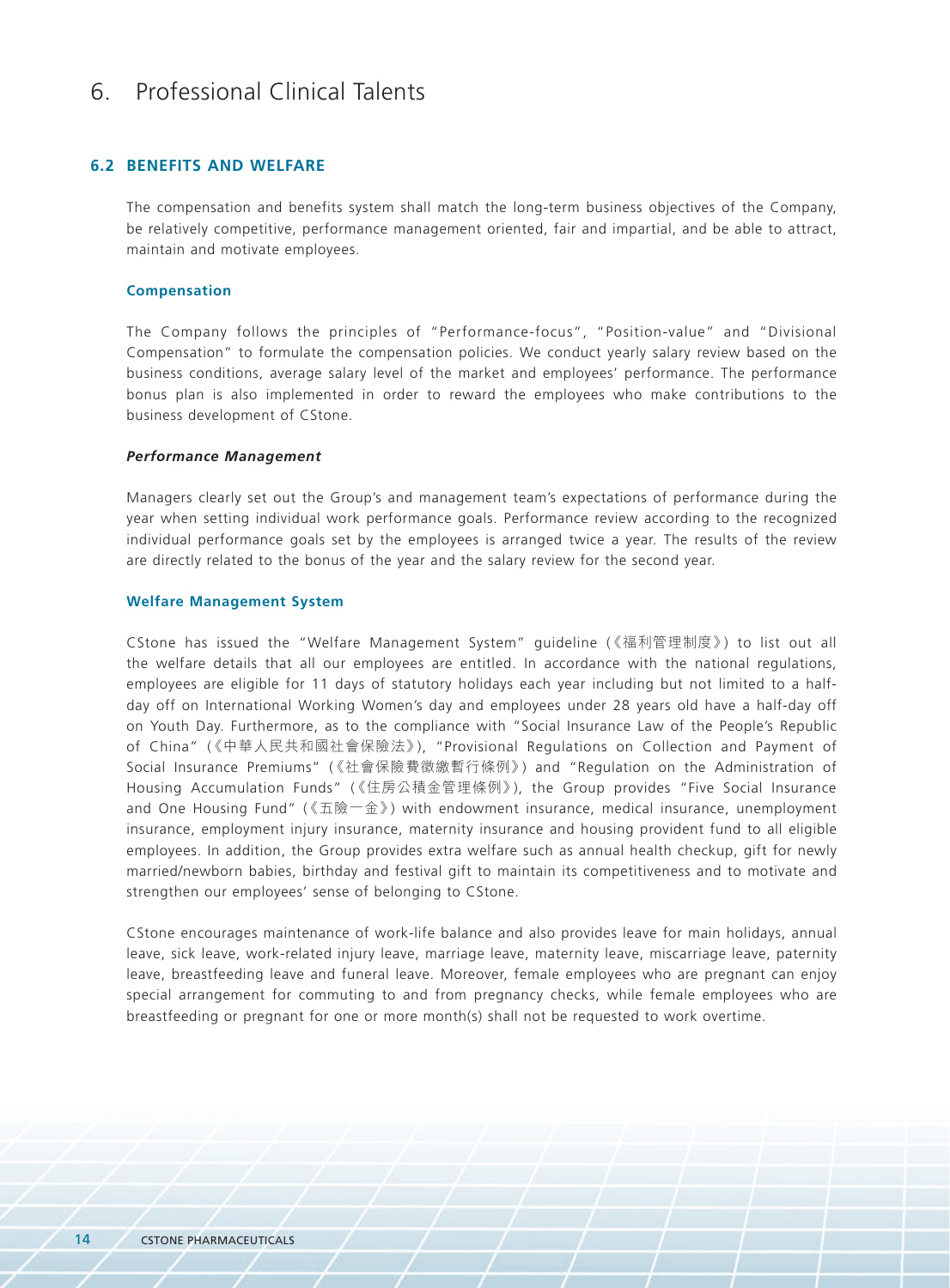### 6. Professional Clinical Talents

#### **6.3 Continuous Talents' Cultivation**

We regard the employees who recognize corporate values and have excellent performance as CStone's most valuable assets, and we are willing to provide employees with good career development prospects and a stage to display their talents. Therefore, we have established a career development path for promotion: including promotion at the same level and promotion at different levels.

By providing sufficient and targeted training opportunities to employees, the Group can maintain the competitiveness in the pharmaceuticals industry. Employees are encouraged to attend external seminars and talks to enrich their technical knowledge. New staff training is conducted regularly to guide new employees and help them adapt to the new working environment. The Group develops yearly training plan to equip target employees with the strategic, leadership, technical and value enhancement skills. During the Reporting Period, 19 internal training courses were organized. In the future, the Group plans to organize more training courses to benefit more employees.

#### **6.4 Health and Safety Workplace**

Protecting the health and safety of employees in the workplace is a high priority for CStone. We fully comply with the Production Safety Law of the PRC (《中華人民共和國安全生產法》), and formulate safety management and mitigation measures that are the keys to preventing accidents.

For example, evacuation plan of every floor is posted at the prominent positions within the working area, providing detailed evacuation route and the location of the fire hydrant and fire extinguisher. We also pay special attention to the employees who are working in the laboratory. They are required to attend the safety training after admission. We follow the "TMRC Safety Investigation and Management SOP" (《TMRC安全隱患排查與治理SOP》) to arrange regular check within the TMRC in order to minimize the risk. The EHS staff conduct the checking through the checklist and record the observations accurately. In case hidden dangers are identified during any check, we also need to construct a rectification plan in a timely manner under supervision to prevent accidents. Moreover, the Group shall provide enough and qualified protective equipment like shower and eye wash apparatus to protect employees during work. Both hazardous and non-hazardous chemicals are commonly found within the laboratory area and employees need to strictly implement labellings and the correct handling of chemicals. If any accident occurs, our employees need to report to the senior immediately and make sure the case is handled and recorded appropriately in the relevant circumstances.

During the Reporting Period, there was no case of workplace injuries or fatalities within the Group.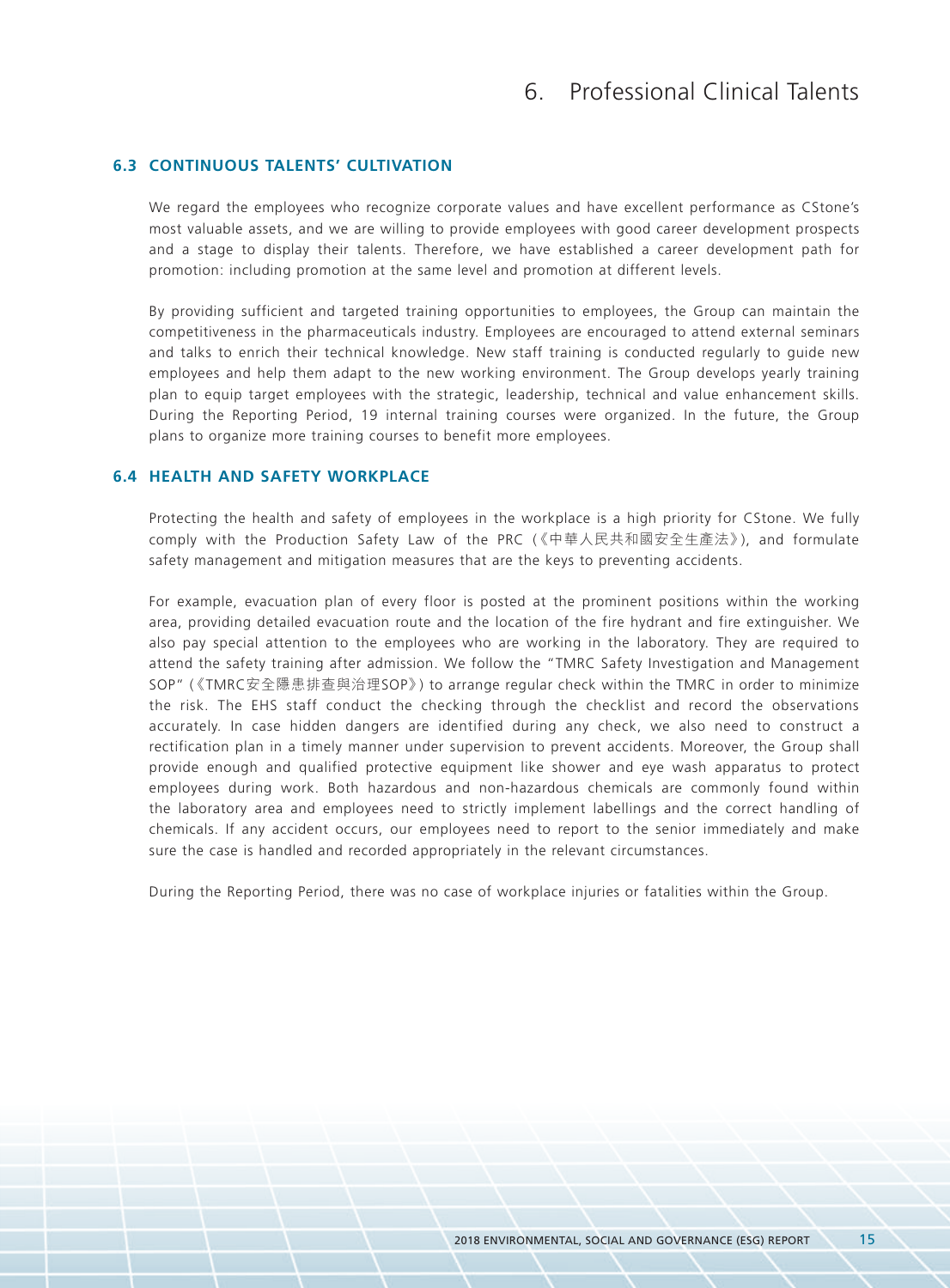## **7. Environment**

As a responsible corporate, we put our emphasis on caring for the environment. The Group has formulated the "Corporate Social Responsibility Policy" (《企業社會責任制度》) and the environmental policies. All our employees are responsible for establishing, implementing, maintaining and improving the Group's performance and our initiatives relating to the environmental protection.

#### **7.1 Greenhouse Gas Emissions Management**

The Global Carbon Project launched the Global Carbon Budget during the Conference of the Parties (COP24) organized in Poland on December 5, 2018. The relevant report shows that the greenhouse gas ("GHG") emissions in 2018 have experienced a 2.7% increase compared with 2017. More effort is needed to achieve the target of "2°C temperature rise limit" set by the Paris Agreement.

China still acts as a country with the highest global emissions. Its carbon emissions rise to nearly 500 million tonnes in view of the economic slowdown and the relaxation of air pollution and carbon emissions by some local governments. As one of the enterprises in China, we move forward to the direction of reducing emissions and mitigating climate hazards. We continue to strictly comply with important policies such as the National Climate Change Plan (2014-2020) (《國家應對氣候變化規劃 (2014-2020年)》) and the National Climate Change Adaptation Strategy (《國家適應氣候變化戰略》). We have reviewed the GHG emissions generated from the Group's operation during the data collection stage for the ESG Report.

As to advocate corporate social responsibility and green initiatives, we conducted the first carbon audit for the Suzhou office, Shanghai office and Beijing office. The audit is based on the "Greenhouse Gas Protocol" (《溫室氣候盤查議定書》) developed by the World Resources Institute and the World Business Council for Sustainable Development and the ISO14064-1 set by the International Standards Organization. The emissions generated during the Reporting Period are summarized as follows:

| <b>Summary of GHG Emissions</b>                |                                      | Unit                                  | 2018           |
|------------------------------------------------|--------------------------------------|---------------------------------------|----------------|
|                                                |                                      |                                       |                |
| Scope 1                                        | <b>Direct GHG emissions</b>          | tonnes of $CO2$ equivalent ( $CO2e$ ) | $\Omega$       |
| <b>Indirect GHG Emissions</b><br>Scope 2       |                                      | tonnes of $CO2e$                      | 755.5          |
| <b>Other Indirect GHG Emissions</b><br>Scope 3 |                                      | tonnes of $CO2e$                      | 161.4          |
| <b>Total GHG Emissions</b>                     |                                      | tonnes of $CO2e$                      | 916.9          |
| Total GHG emissions intensity (per staff)      |                                      | tonnes of CO <sub>2</sub> e/staff     | 6.3            |
|                                                | <b>Total GHG emissions intensity</b> | tonnes of $CO2e/m2$                   | 0 <sub>2</sub> |
|                                                | (per square meter of floor area)     |                                       |                |

Scope 1: The direct GHG emissions generated from sources owned and controlled by the Group.

Scope 2: GHG emissions indirectly generated by electricity generation, heating and cooling or steam purchased by the Group.

Scope 3: Emissions include GHG emissions indirectly generated by sources that are not owned or directly controlled by the Group but are related to the Group's business activities.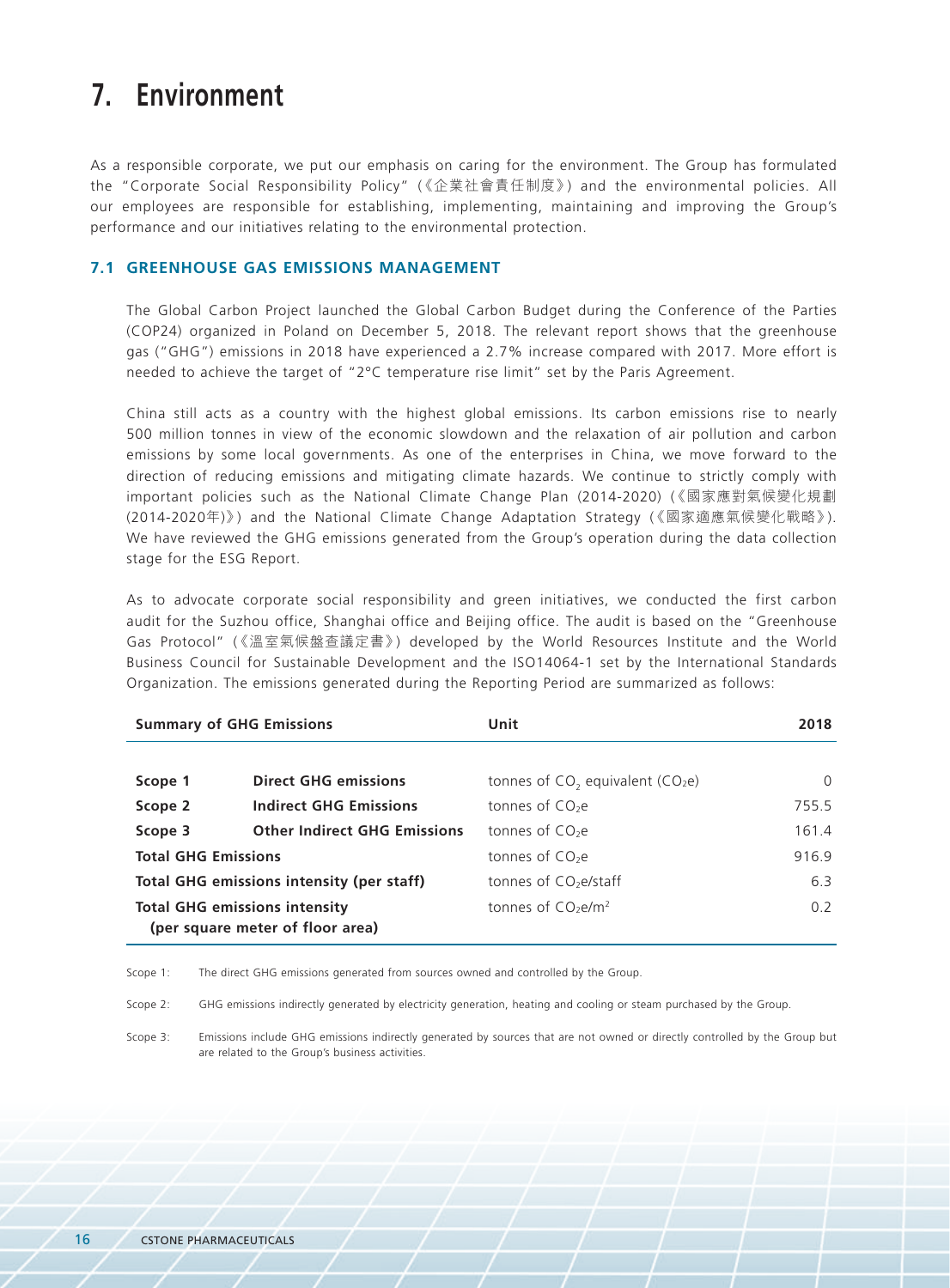### 7. Environment

The emissions cover with six types of GHGs, including carbon dioxide (CO<sub>2</sub>), methane (CH<sub>4</sub>), nitrous oxide (N<sub>2</sub>O), hydrofluorocarbons (HFCs), perfluorocarbons (PFCs) and sulphur hexafluoride (SF<sub>6</sub>) with three scopes. Since we did not have any stationary and mobile combustion sources, we had no direct GHG emissions (Scope 1). GHG emissions from the consumption of electricity are defined as indirect GHG emissions (Scope 2), which accounted for 755.5 tonnes of  $CO<sub>2</sub>e$ . Other indirect emissions due to water consumption, flight emissions during employees' overseas business trips, waste disposal and paper consumption are defined as Scope 3, which accounted for 161.4 tonnes of  $CO<sub>2</sub>e$ . During the Reporting Period, the total GHG emissions were 916.9 tonnes CO<sub>2</sub>e, with emissions intensities of 6.3 tonnes of CO<sub>2</sub>e per staff and 0.2 tonnes of CO<sub>2</sub>e per square meter of floor area.

As this is the first Year of the Group to conduct a carbon audit, it takes time for all employees and management to understand the sources of emissions. We aim to observe continuous improvements through formulating targeted initiatives to strengthen the commitments to the environment. As this Year is the base year for KPI calculation, we will compare the data and analyse the performance with those of next financial year to evaluate the effectiveness of our environmental initiatives.

#### **7.2 Green Operations and Manufacturing**

The following environmental initiatives are effectively adopted within the laboratory and office areas with joint efforts of the employees. We strive to operate in an environmental-friendly mode and fully comply with the PRC Environmental Protection Law (《中華人民共和國環境保護法》) and Energy Conservation Law of the PRC (《中華人民共和國節約能源法》). We also pay close attention to the consumption and monitor the usage behavior on an on-going basis as the data of this Year will be compared to the next financial year.

#### **Energy and Water Management**

| Lighting | Fully utilize the natural lighting during daytime and minimize the use of |
|----------|---------------------------------------------------------------------------|
|          | lighting equipment                                                        |
|          |                                                                           |

- Conduct frequent cleaning of the lighting equipment to maintain cleanliness and enhance its energy efficiency
- Divide into different light zones, set up with separate switches
- Build up the good habit to ensure that all apparatus are switched off before leaving the office
- 
- **Air conditioning** Conduct frequent cleaning of air-conditioner filters and fan coils
	- Turn off the air conditioners when rooms are not in use
	- Allow not to wear a tie and full formal suit under hot weather
- 
- **Water Resources** Not to provide bottled water to internal staff to prevent wastage
	- Close faucets tight after use
		- Fix the dripping tap immediately to prevent further leakage

2018 ENVIRONMENTAL, SOCIAL AND GOVERNANCE (ESG) REPORT 17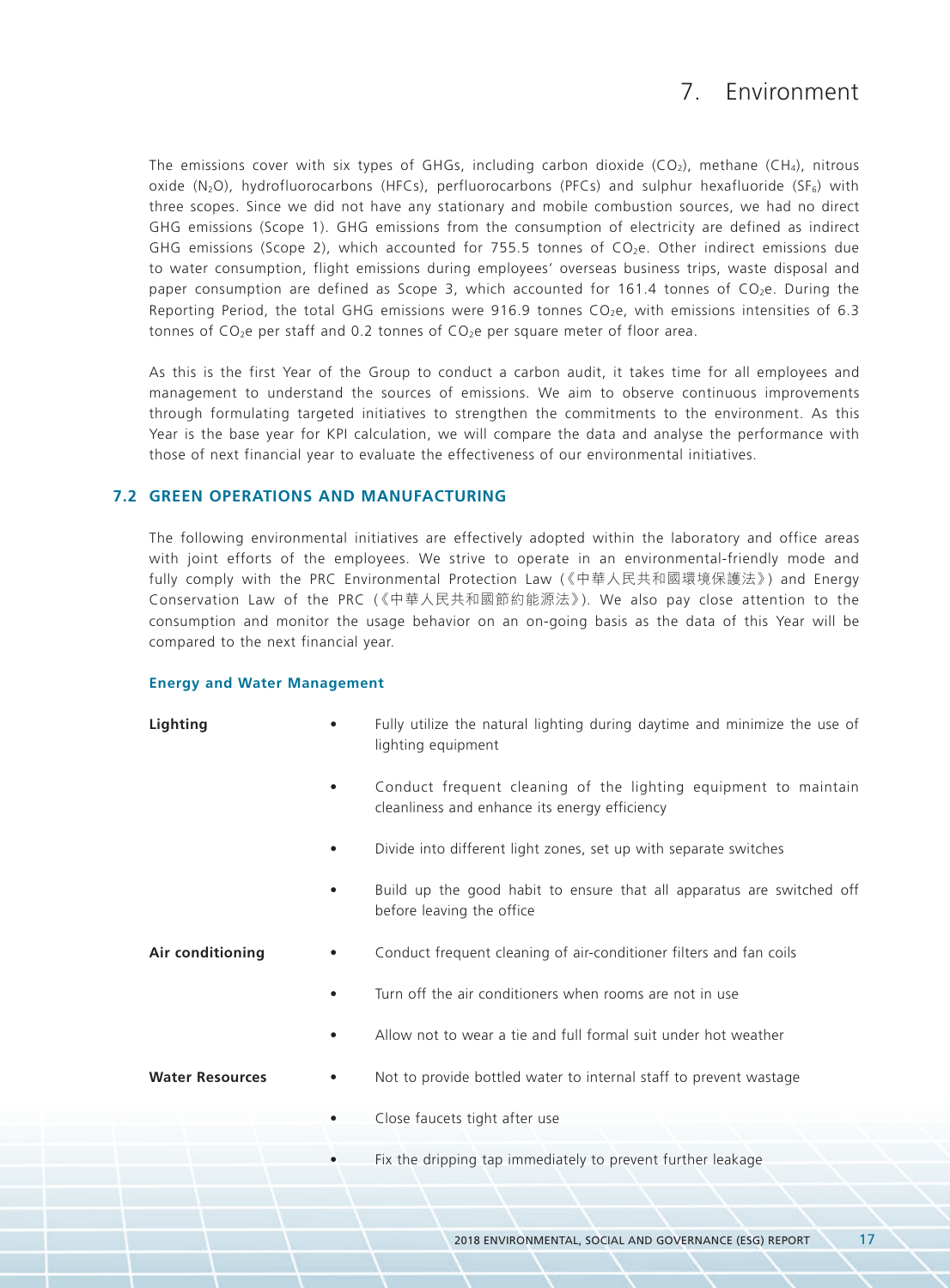### 7. Environment

During the Reporting Period, we recorded the consumption of 1,071,327 kWh of electricity and the total electricity consumption intensities were 255.69 kWh per square meter of floor area and 7,337.86 kWh per staff. Furthermore, 1787.02 tonnes of water had been consumed and its intensities were 0.43 tonnes per square meter of floor area and 12.24 tonnes per staff. The Group does not have any issue in sourcing water that is fit for purpose.

#### **Waste Management**

We identified that our operation produced a significant amount of medical hazardous waste. In order not to violate Law of the PRC on the Prevention and Control of Environmental Pollution by Solid Waste 《中華人民共和國固體廢物污染防治法》, the Group has signed the "2018 Dangerous Waste Treatment Agreement" 《2018年和順環保-基石藥業危廢處置協議》 with He Shun Environmental. We need to provide accurate and valid information of "Waste Production Unit Investigation" (《廢物產生單位調查表》) and Material Safety Data Sheet Report as well as to conduct the waste separation to ensure its safety, completeness and non-leakage. The dangerous waste is then transported and handled by He Shun Environmental. Their professional technologies enable responsible waste treatment and minimize the negative impacts towards the environment. During the Reporting Period, TMRC of CStone has produced 221 kg of medical hazardous waste like waste culture medium, packaging, and PPE consumable, with its intensity of 1.5 kg of medical hazardous waste per staff. Across the offices' operation, we had produced 7 pieces of batteries and 42 pieces of wasted ink cartridges of hazardous waste, with its intensity of 0.35 piece per staff. The electronic waste is also handled by a professional recycling company for further treatment.

We aim to reduce our production of non-hazardous waste during the offices' operation. We make use of yearly non-hazardous waste statistics to monitor the behavior. During the Reporting Period, the Group has produced 1.56 tonnes of non-hazardous waste with its intensity of 10.66 kg per staff. We also hope that the Group can gain continuous improvement as to show commitment to the environment.

#### **Use of Resource**

We launched the Office Automation System to advocate a paperless office. It is an important tool to reduce the complexity of the routine works, but more importantly, to reduce the paper consumption. As for the unavoidable printing or paper usage, the Group encourages the use of double-sided printing as much as possible. CStone also sends out the festival cards to clients electronically so as to reduce the usage of high-quality paper.

During the Reporting Period, the Group had consumed 4,000 pieces of A3 and 414,000 pieces of A4 paper with the intensity of 2,863.0 pieces of paper per staff.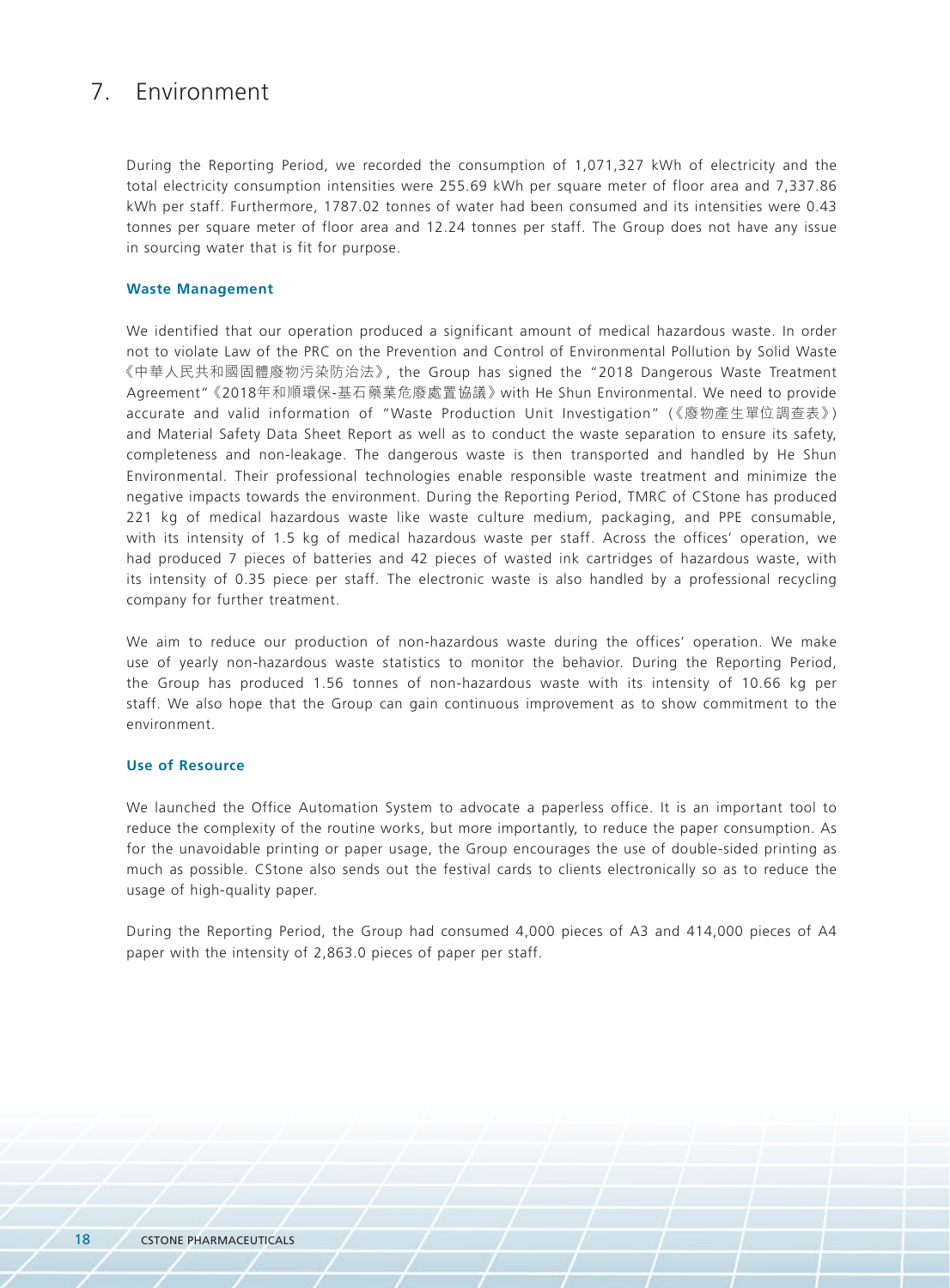## **8. Harmonious Community**

Society contribution will be one of the focus areas of the Group for next year. CStone is committed to leveraging our expertise and talents and strongly cultivating employees' awareness to care for the society. Our innovative and differentiated therapies aim to serve the cancer patients worldwide and to resolve the issues on public health such that the society can benefit. We also hope that through our active involvement in community activities we can contribute to the harmonious community.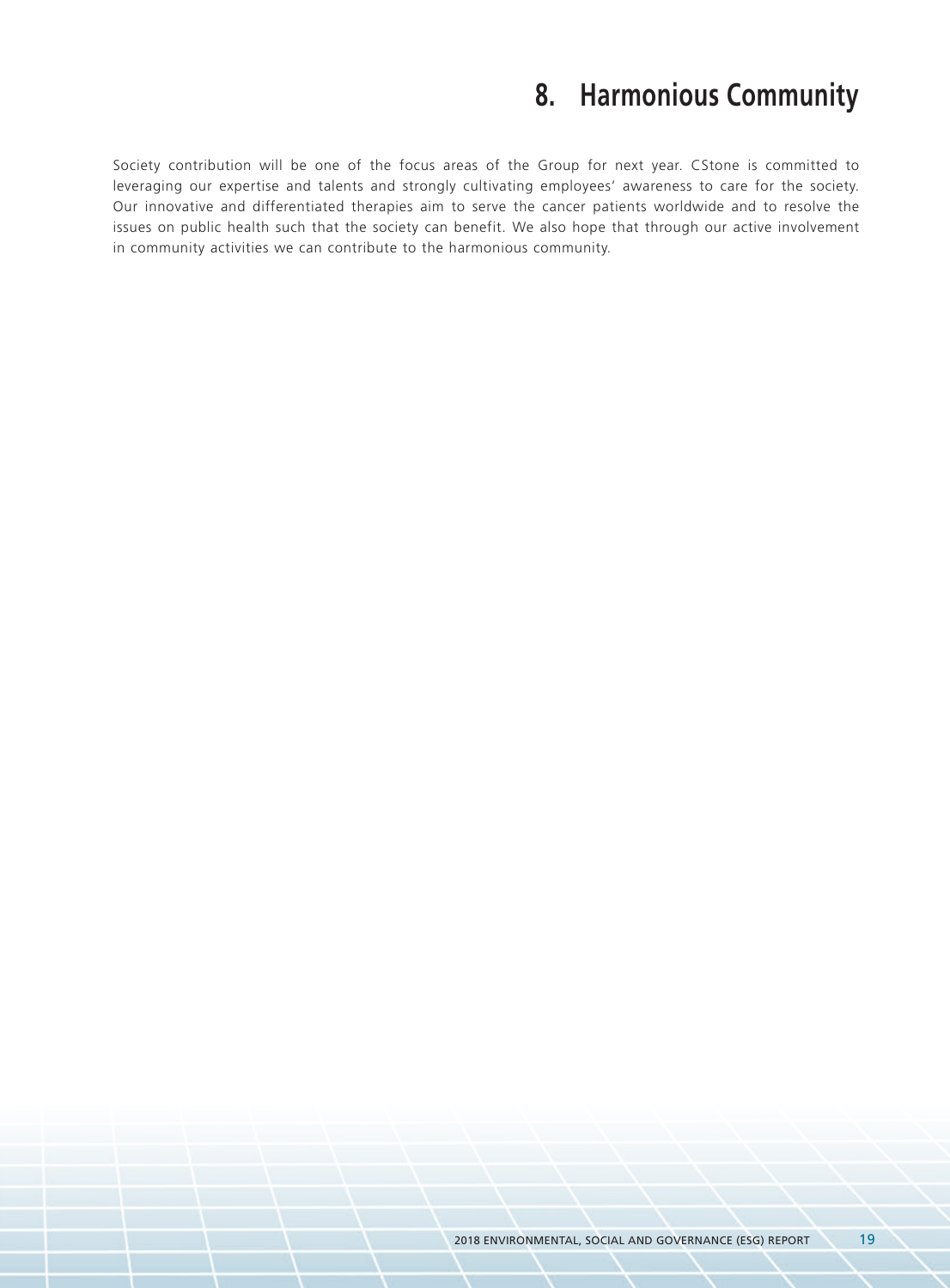# **Appendix 1: Sustainability Data Statements**

| <b>Indicator</b>                                                  | Unit                                         | 2018        |
|-------------------------------------------------------------------|----------------------------------------------|-------------|
|                                                                   |                                              |             |
| <b>Environmental Subject Area*</b>                                |                                              |             |
| <b>GHG Emissions</b>                                              |                                              |             |
| Direct GHG emissions (Scope 1)                                    | tonnes CO <sub>2</sub> e                     | $\Omega$    |
| Indirect GHG emissions (Scope 2)                                  | tonnes CO <sub>2</sub> e                     | 755.5       |
| Other indirect GHG emissions (Scope 3)                            | tonnes CO <sub>2</sub> e                     | 161.4       |
| Total GHG emissions (Scope 1, 2 & 3)                              | tonnes CO <sub>2</sub> e                     | 916.9       |
| <b>GHG Intensity</b>                                              |                                              |             |
| Per square meter of floor area (Scope 1, 2 & 3)                   | tonnes CO <sub>2</sub> e/m <sup>2</sup>      | 0.2         |
| Per staff (Scope 1, 2 & 3)                                        | tonnes CO <sub>2</sub> e/staff               | 6.3         |
| <b>Energy Consumption</b>                                         |                                              |             |
| Total electricity consumption                                     | kWh                                          | 1,071,327.0 |
| Total electricity consumption intensity                           | kWh/m <sup>2</sup>                           | 255.7       |
| (per square meter of floor area)                                  |                                              |             |
| Total electricity consumption intensity (per staff)               | kWh/staff                                    | 7,337.9     |
| <b>Water Consumption</b>                                          |                                              |             |
| Total water consumption                                           | tonnes                                       | 1787.0      |
| Total water consumption intensity                                 | tonnes/m <sup>2</sup>                        | 0.4         |
| (per square meter of floor area)                                  |                                              |             |
| Total water consumption intensity (per staff)                     | tonnes/staff                                 | 12.2        |
| <b>Non-hazardous Waste</b>                                        |                                              |             |
| Production of non-hazardous waste                                 | tonnes                                       | 1.6         |
| Total disposed non-hazardous waste intensity (per staff)          | kg/staff                                     | 10.7        |
| Paper consumption                                                 | pieces                                       | 418,000.0   |
| Paper consumption intensity                                       | pieces/staff                                 | 2,863.0     |
| <b>Hazardous Waste</b>                                            |                                              |             |
| Production of medical hazardous waste                             | kg                                           | 221.0       |
| Total production of medical hazardous waste intensity (per staff) | kg/staff                                     | 1.5         |
| Production of hazardous waste                                     | battery (piece)                              | 7.0         |
| Production of hazardous waste                                     | ink cartridge (piece)                        | 42.0        |
| Total production of hazardous waste intensity (per staff)         | Pieces of battery and<br>ink cartridge/staff | 0.4         |

The data collection boundaries of Environmental KPIs only include Suzhou office, Shanghai office and Beijing office.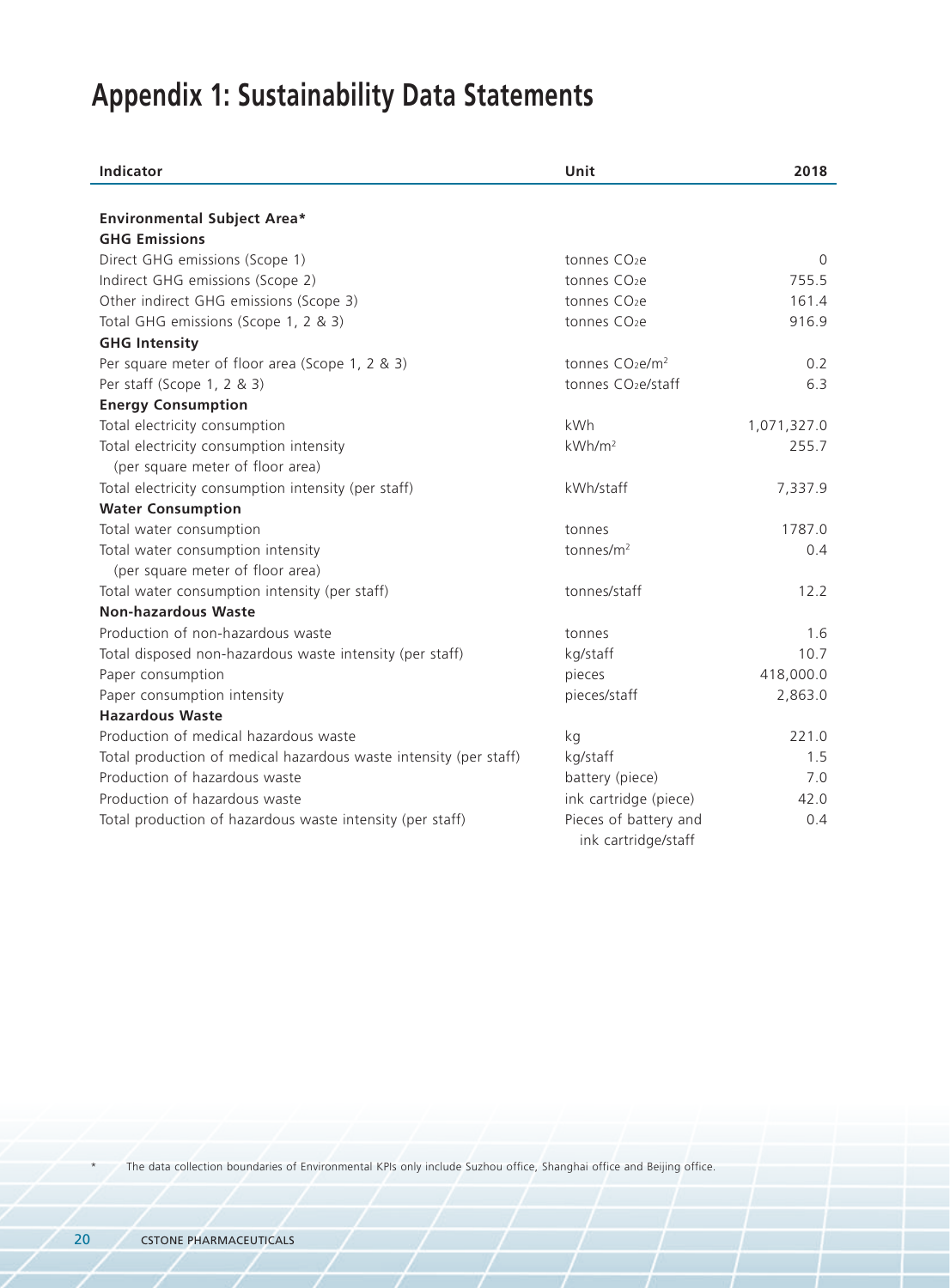# Appendix 1: Sustainability Data Statements

| <b>Indicator</b>                                       | Unit          | 2018              |
|--------------------------------------------------------|---------------|-------------------|
|                                                        |               |                   |
| <b>Social Subject Area</b>                             |               |                   |
| Total Workforce                                        | no. of people | 150               |
| <b>Total Workforce by Gender</b>                       |               |                   |
| Female                                                 | no. of people | 100               |
| Male                                                   | no. of people | 50                |
| <b>Total Workforce by Employment Type</b>              |               |                   |
| Part-time staff                                        | no. of people | $12 \overline{ }$ |
| Junior staff                                           | no. of people | 62                |
| Intermediate management                                | no. of people | 68                |
| Senior management                                      | no. of people | 8                 |
| <b>Total Workforce by Age Group</b>                    |               |                   |
| Below 30                                               | no. of people | 25                |
| $30 - 50$                                              | no. of people | 116               |
| Above 50                                               | no. of people | 9                 |
| <b>Total Workforce by Geographical Location</b>        |               |                   |
| Employees from Suzhou & Shanghai                       | no. of people | 126               |
| Employees from Beijing                                 | no. of people | 22                |
| Employees from the USA & Australia                     | no. of people | 2                 |
| <b>Employee Turnover Rate by Gender</b>                |               |                   |
| Female staff turnover                                  | $\%$          | 14.0              |
| Male staff turnover                                    | $\frac{0}{0}$ | 14.0              |
| <b>Employee Turnover Rate by Age Group</b>             |               |                   |
| Below 30                                               | $\%$          | 8.0               |
| $30 - 50$                                              | $\frac{0}{0}$ | 16.4              |
| Above 50                                               | $\%$          | 0.0               |
| <b>Employee Turnover Rate by Geographical Location</b> |               |                   |
| Employees from Suzhou & Shanghai                       | $\frac{0}{0}$ | 15.1              |
| Employees from Beijing                                 | $\%$          | 9.1               |
| Employees from the USA & Australia                     | $\%$          | 0.0               |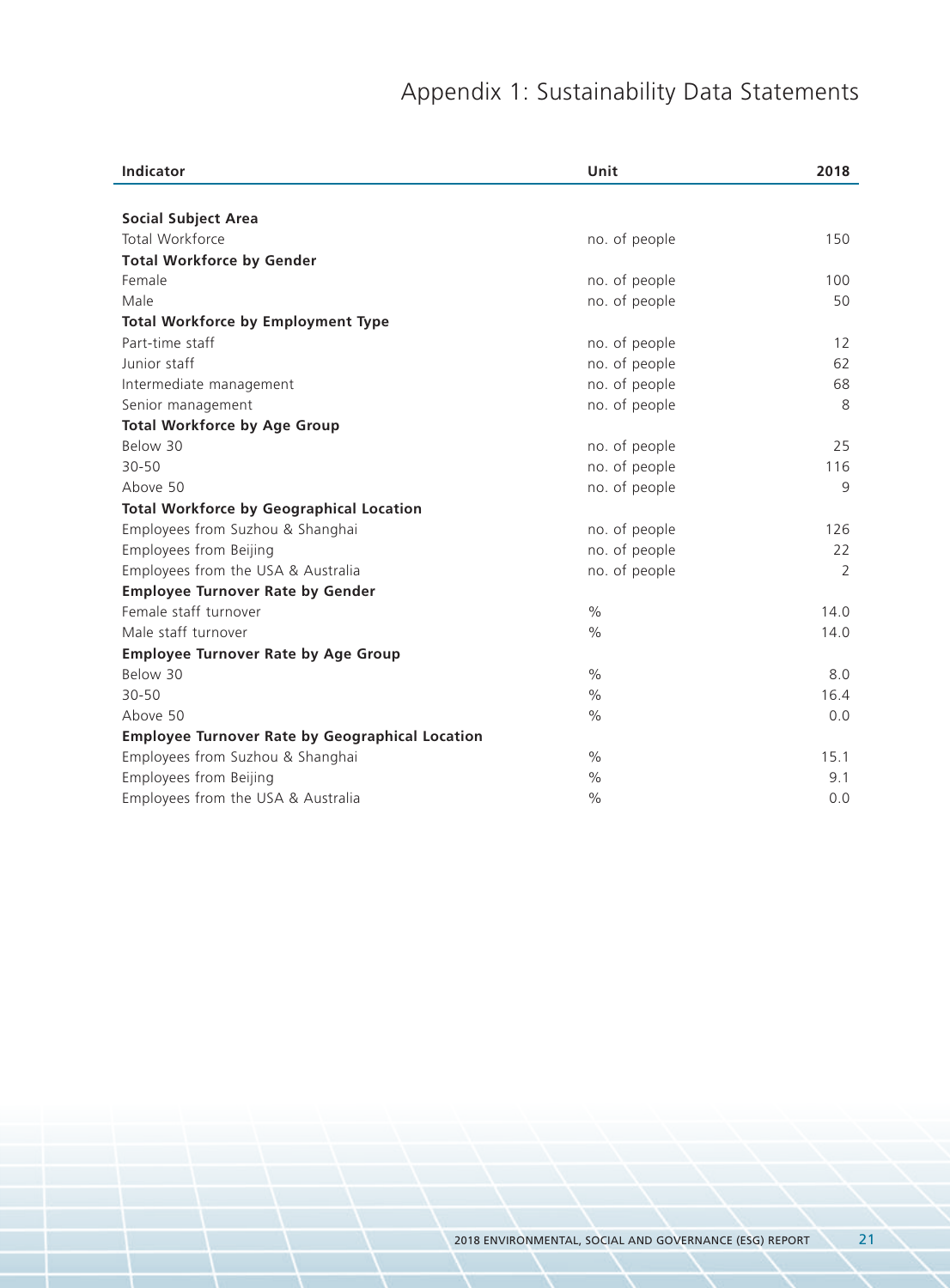# Appendix 1: Sustainability Data Statements

| Indicator                                               | Unit          | 2018     |
|---------------------------------------------------------|---------------|----------|
|                                                         |               |          |
| <b>Occupational Health and Safety</b>                   |               |          |
| <b>Work-related Injuries and Fatalities</b>             |               |          |
| Lost days due to work injury                            | days          | $\Omega$ |
| Number of work-related fatalities                       | no. of people | $\Omega$ |
| <b>Development and Training</b>                         |               |          |
| Percentage of Employees Trained by Gender               |               |          |
| Female                                                  | $\frac{0}{0}$ | 100.0    |
| Male                                                    | $\frac{0}{0}$ | 100.0    |
| Percentage of Employees Trained by Employee Category    |               |          |
| Part-time staff                                         | $\frac{0}{0}$ | 100.0    |
| Junior staff                                            | $\frac{0}{0}$ | 100.0    |
| Intermediate management                                 | $\frac{0}{0}$ | 100.0    |
| Senior management                                       | $\frac{0}{0}$ | 100.0    |
| Average Training Hours Completed per Employee by Gender |               |          |
| Female                                                  | hours         | 7.0      |
| Male                                                    | hours         | 7.0      |
| <b>Average Training Hours Completed per Employee</b>    |               |          |
| by Employee Category                                    |               |          |
| Part-time staff                                         | hours         | 8.0      |
| Junior staff                                            | hours         | 14.3     |
| Intermediate management                                 | hours         | 2.0      |
| Senior management                                       | hours         | 2.0      |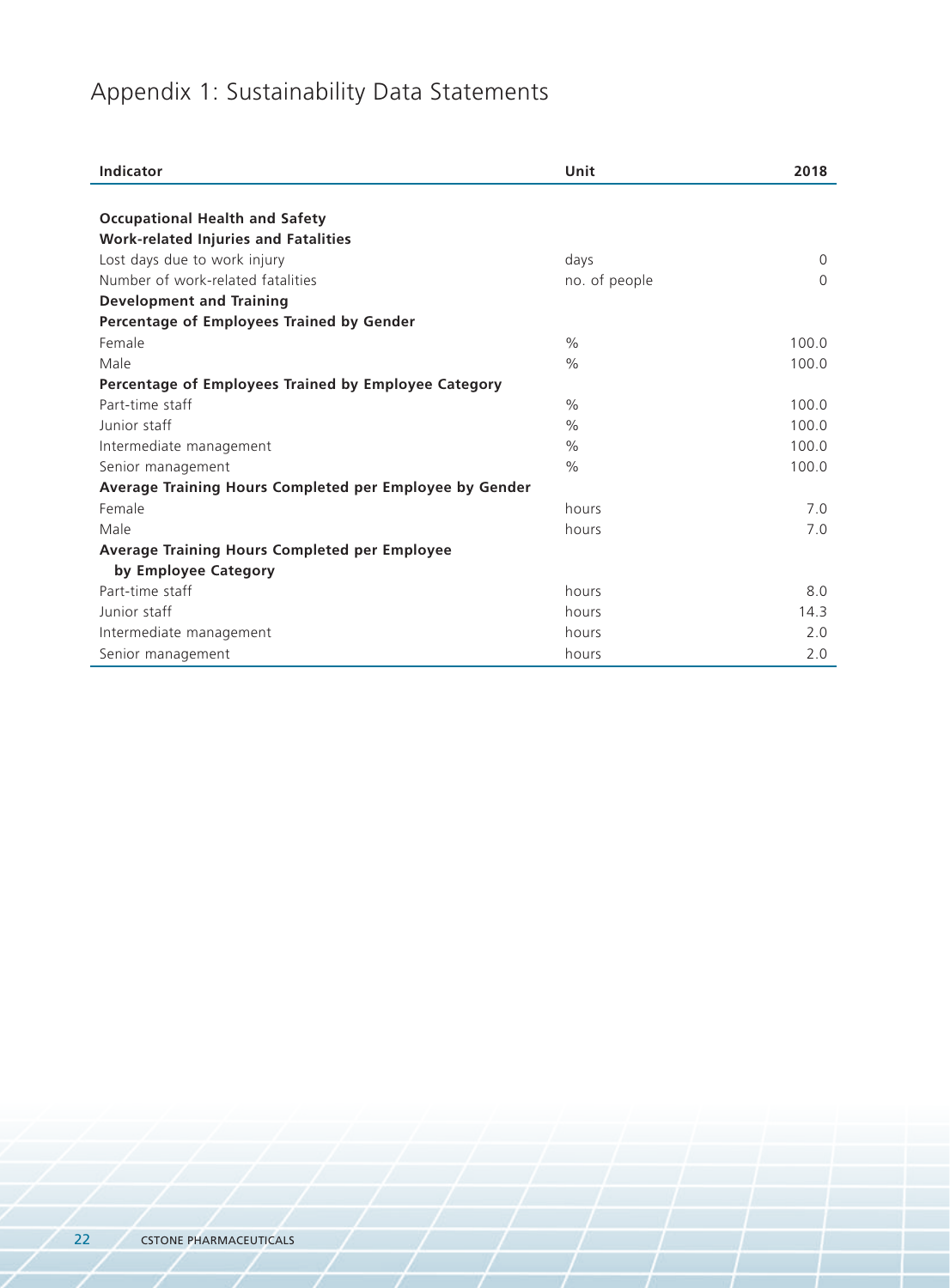**Indicator Related Chapter**

| Α. | Environmental |  |
|----|---------------|--|
|    |               |  |

| Α1 | <b>Emissions</b> | General<br>Disclosure | Information on: (a) the policies; and<br>(b) compliance with relevant laws and<br>regulations that have a significant<br>impact on the issuer relating to air and<br>greenhouse gas emissions, discharges<br>into water and land, and generation<br>of hazardous and non-hazardous<br>waste. | 7. Environment                                                                                     |
|----|------------------|-----------------------|----------------------------------------------------------------------------------------------------------------------------------------------------------------------------------------------------------------------------------------------------------------------------------------------|----------------------------------------------------------------------------------------------------|
|    |                  | A1.1                  | The types of emissions and respective<br>emissions data.                                                                                                                                                                                                                                     | 7.1 Greenhouse Gas<br><b>Emissions Management</b>                                                  |
|    |                  | A1.2                  | Greenhouse gas emissions in total<br>and, where appropriate, intensity.                                                                                                                                                                                                                      | 7.1 Greenhouse Gas<br><b>Emissions Management</b><br>Appendix 1: Sustainability<br>Data Statements |
|    |                  | A1.3                  | Total hazardous waste produced and,<br>where appropriate, intensity.                                                                                                                                                                                                                         | 7.2 Green Operations<br>and Manufacturing<br>Appendix 1: Sustainability<br>Data Statements         |
|    |                  | A1.4                  | Total non-hazardous waste produced<br>and, where appropriate, intensity.                                                                                                                                                                                                                     | 7.2 Green Operations<br>and Manufacturing<br>Appendix 1: Sustainability<br>Data Statements         |
|    |                  | A1.5                  | Description of measures to mitigate<br>emissions and results achieved.                                                                                                                                                                                                                       | 7.1 Greenhouse Gas<br><b>Emissions Management</b>                                                  |
|    |                  | A1.6                  | Description of how hazardous and<br>non-hazardous wastes are handled,<br>reduction initiatives and results<br>achieved.                                                                                                                                                                      | 7.2 Green Operations<br>and Manufacturing                                                          |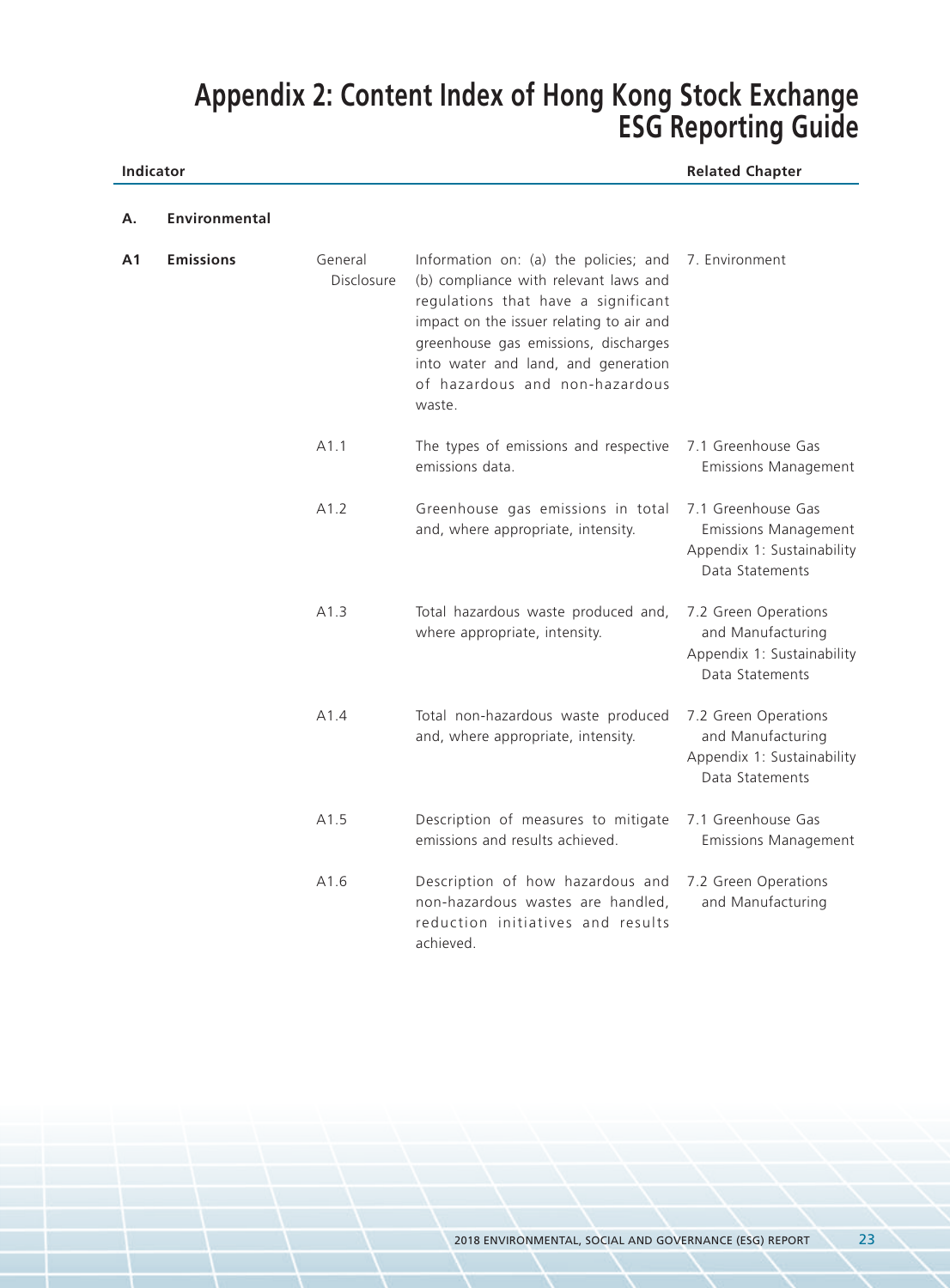| Indicator |                                                           |                       |                                                                                                                                                  | <b>Related Chapter</b>                                                                     |
|-----------|-----------------------------------------------------------|-----------------------|--------------------------------------------------------------------------------------------------------------------------------------------------|--------------------------------------------------------------------------------------------|
| A2        | <b>Use of Resources</b>                                   | General<br>Disclosure | Policies on the efficient use of<br>resources, including energy, water and<br>other raw materials.                                               | 7.2 Green Operations<br>and Manufacturing                                                  |
|           |                                                           | A2.1                  | Direct and/or indirect energy<br>consumption by type (e.g. electricity,<br>gas or oil) in total and intensity.                                   | 7.2 Green Operations<br>and Manufacturing<br>Appendix 1: Sustainability<br>Data Statements |
|           |                                                           | A2.2                  | Water consumption in total and<br>intensity.                                                                                                     | 7.2 Green Operations<br>and Manufacturing<br>Appendix 1: Sustainability<br>Data Statements |
|           |                                                           | A2.3                  | Description of energy use efficiency<br>initiatives and results achieved.                                                                        | 7.2 Green Operations<br>and Manufacturing                                                  |
|           |                                                           | A24                   | Description of whether there is any<br>issue in sourcing water that is fit for<br>purpose, water efficiency initiatives<br>and results achieved. | 7.2 Green Operations<br>and Manufacturing                                                  |
|           |                                                           | A2.5                  | Total packaging material used for<br>finished products (in tonnes) and, if<br>applicable, with reference to per unit<br>produced.                | Not applicable, since our<br>Group's business does<br>not involve packaging<br>materials   |
| Α3        | <b>The Environment</b><br>and Natural<br><b>Resources</b> | General<br>Disclosure | Policies on minimising the issuer's<br>significant impact on the environment<br>and natural resources.                                           | 7. Environment                                                                             |
|           |                                                           | A3.1                  | Description of the significant impacts<br>of activities on the environment and<br>natural resources and the actions<br>taken to manage them.     | 7. Environment                                                                             |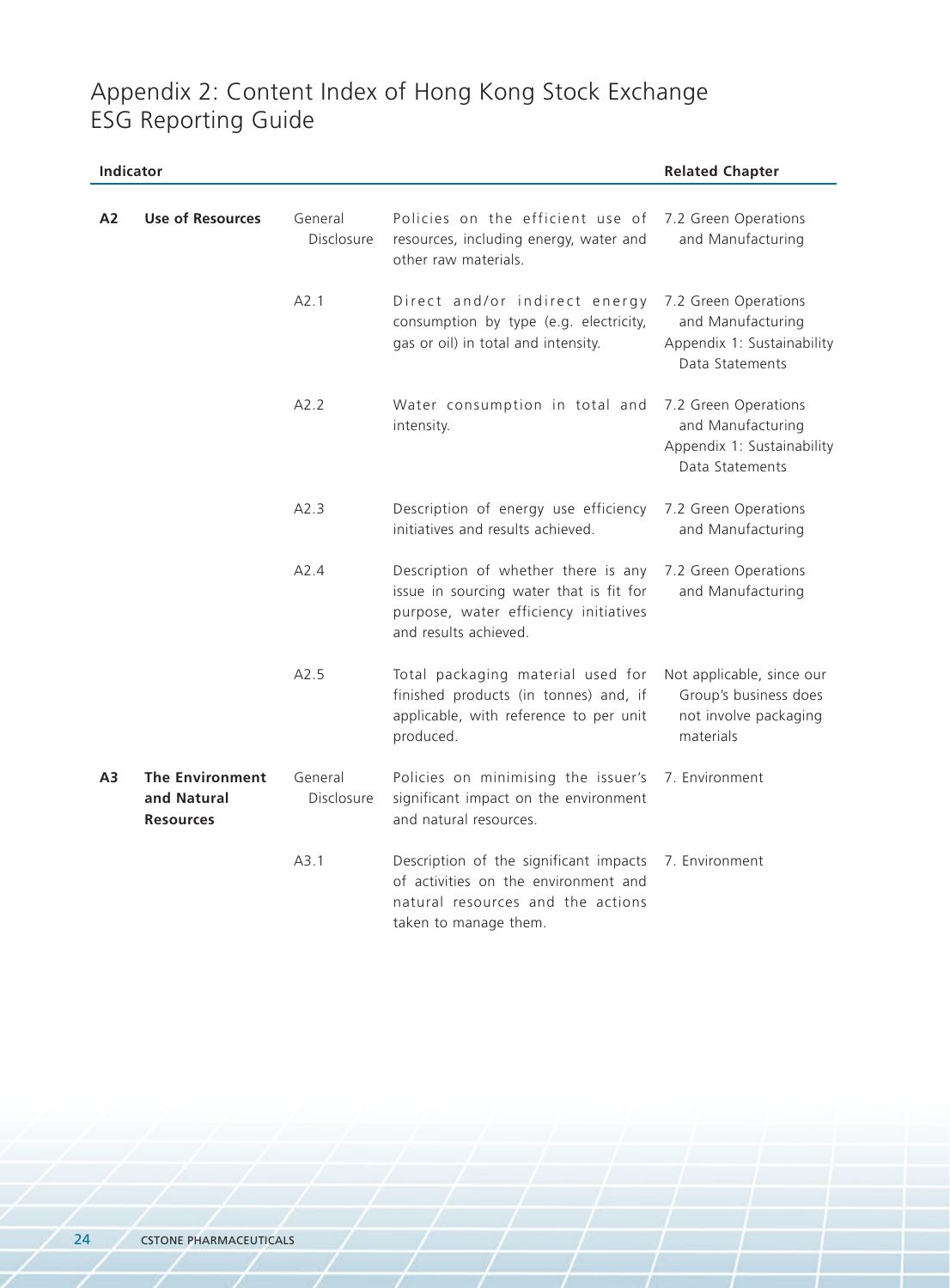| Indicator |                          |                       | <b>Related Chapter</b>                                                                                                                                                                                                                                                                                                                         |                                                                                     |
|-----------|--------------------------|-----------------------|------------------------------------------------------------------------------------------------------------------------------------------------------------------------------------------------------------------------------------------------------------------------------------------------------------------------------------------------|-------------------------------------------------------------------------------------|
| В.        | <b>Social</b>            |                       |                                                                                                                                                                                                                                                                                                                                                |                                                                                     |
| <b>B1</b> | Employment               | General<br>Disclosure | Information on the (a) policies; and (b)<br>compliance with relevant laws and<br>regulations that have a significant<br>impact on the issuer relating<br>to compensation and dismissal,<br>recruitment and promotion, working<br>hours, rest periods, equal opportunity,<br>diversity, anti-discrimination, and other<br>benefits and welfare. | 6.1 Employment<br>Guidelines<br>6.2 Benefits and Welfare                            |
|           |                          | B <sub>1.1</sub>      | Total workforce by gender,<br>employment type, age group and<br>geographical region.                                                                                                                                                                                                                                                           | Appendix 1: Sustainability<br>Data Statements                                       |
|           |                          | B1.2                  | Employee turnover rate by gender, age<br>group and geographical region.                                                                                                                                                                                                                                                                        | Appendix 1: Sustainability<br>Data Statements                                       |
| <b>B2</b> | <b>Health and Safety</b> | General<br>Disclosure | Information on the (a) policies; and (b)<br>compliance with relevant laws and<br>regulations that have a significant<br>impact on the issuer relating to<br>providing a safe working environment<br>and protecting employees from<br>occupational hazards.                                                                                     | 6.4 Health and Safety<br>Workplace                                                  |
|           |                          | B2.1                  | Number and rate of work-related<br>fatalities.                                                                                                                                                                                                                                                                                                 | 6.4 Health and Safety<br>Workplace<br>Appendix 1: Sustainability<br>Data Statements |
|           |                          | B <sub>2.2</sub>      | Lost days due to work injury.                                                                                                                                                                                                                                                                                                                  | 6.4 Health and Safety<br>Workplace<br>Appendix 1: Sustainability<br>Data Statements |
|           |                          | B2.3                  | Description of occupational health and<br>safety measures adopted, how they<br>are implemented and monitored.                                                                                                                                                                                                                                  | 6.4 Health and Safety<br>Workplace                                                  |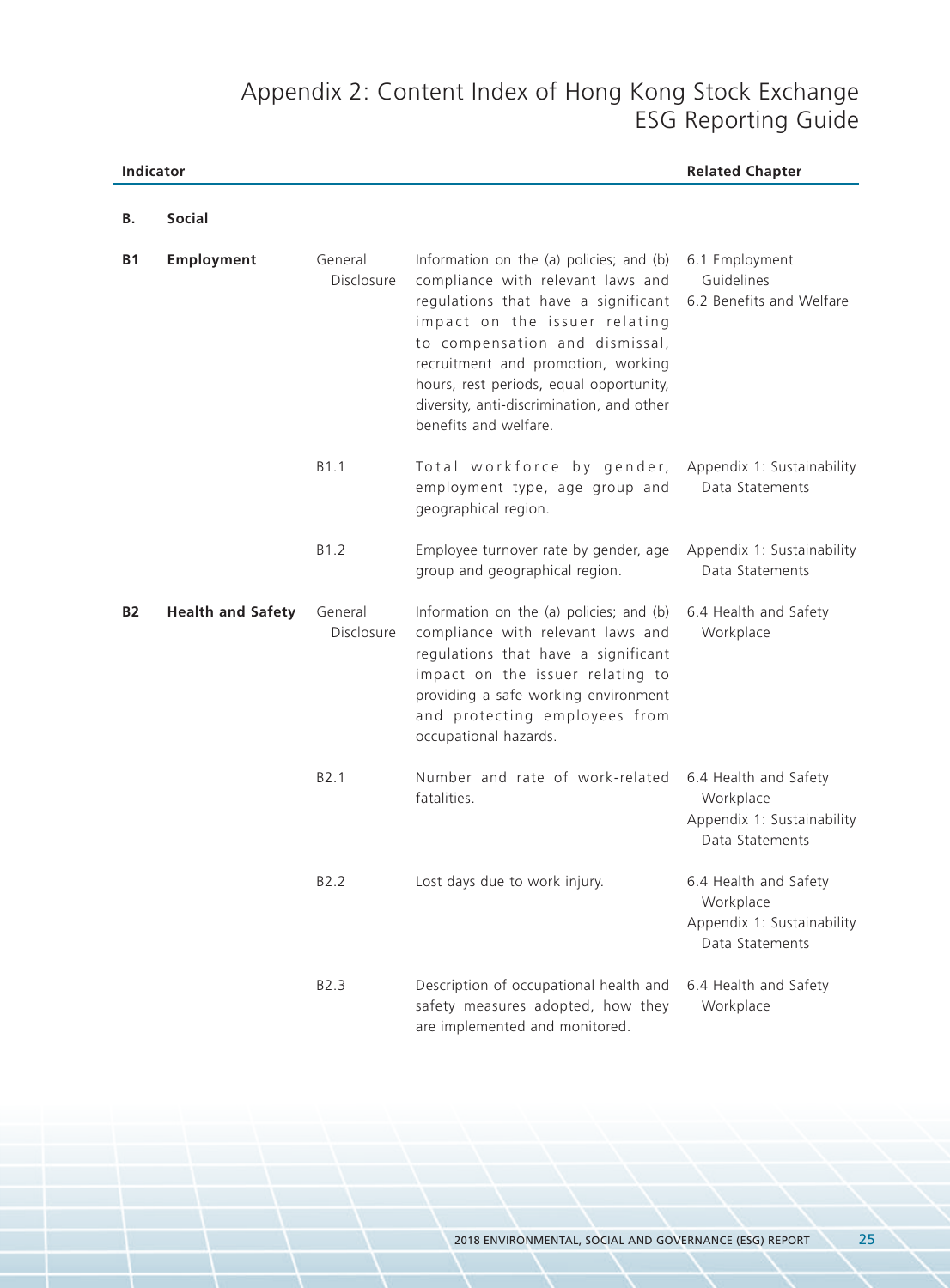|           | Indicator                                |                       |                                                                                                                                                                                                 | <b>Related Chapter</b>                        |
|-----------|------------------------------------------|-----------------------|-------------------------------------------------------------------------------------------------------------------------------------------------------------------------------------------------|-----------------------------------------------|
| <b>B3</b> | Development and<br><b>Training</b>       | General<br>Disclosure | Policies on improving employees'<br>knowledge and skills for discharging<br>duties at work. Description of training<br>activities.                                                              | 6.3 Continuous<br>Talents' Cultivation        |
|           |                                          | B <sub>3.1</sub>      | The percentage of employees trained<br>by gender and employee category<br>(e.g. senior management, middle<br>management)                                                                        | Appendix 1: Sustainability<br>Data Statements |
|           |                                          | B3.2                  | The average training hours completed<br>per employee by gender and employee<br>category.                                                                                                        | Appendix 1: Sustainability<br>Data Statements |
| <b>B4</b> | <b>Labour Standards</b>                  | General<br>Disclosure | Information on the (a) policies; and (b)<br>compliance with relevant laws and<br>regulations that have a significant<br>impact on the issuer relating to<br>preventing child and forced labour. | 6.1 Employment<br>Guidelines                  |
|           |                                          | B4.1                  | Description of measures to review<br>employment practices to avoid child<br>and forced labour.                                                                                                  | 6.1 Employment<br>Guidelines                  |
|           |                                          | B4.2                  | Description of steps taken to eliminate<br>such practices when discovered.                                                                                                                      | 6.1 Employment<br>Guidelines                  |
| <b>B5</b> | <b>Supply Chain</b><br><b>Management</b> | General<br>Disclosure | Policies on managing environmental<br>and social risks of the supply chain.                                                                                                                     | 5.5 Sustainable Supply<br>Chain Management    |
|           |                                          | B5.1                  | Number of suppliers by geographical<br>region.                                                                                                                                                  | 5.5 Sustainable Supply<br>Chain Management    |
|           |                                          | B5.2                  | Description of practices relating<br>to engaging suppliers, number of<br>suppliers where the practices are<br>being implemented, how they are<br>implemented and monitored.                     | 5.5 Sustainable Supply<br>Chain Management    |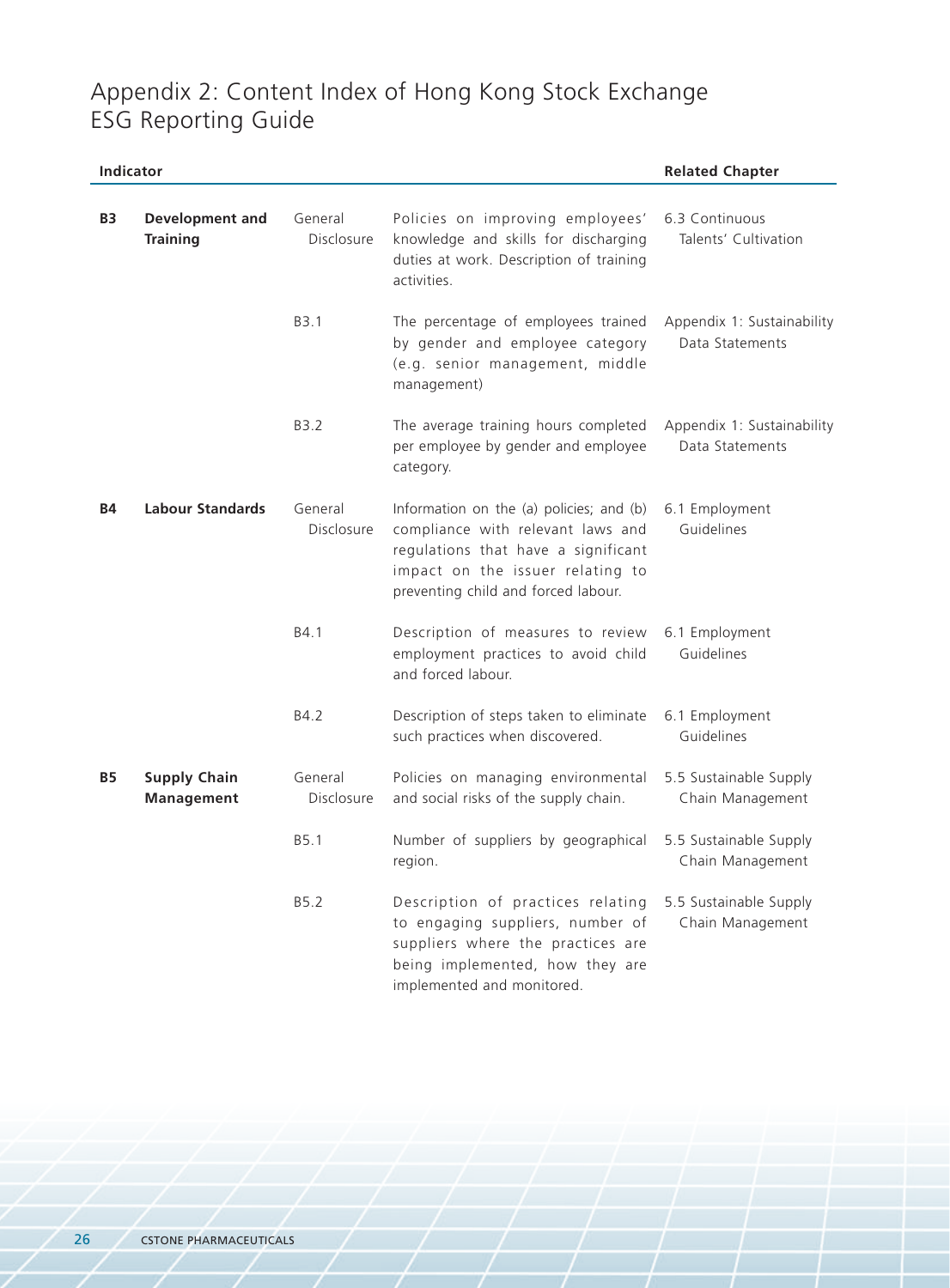|           | Indicator                 |                       |                                                                                                                                                                                                                                                                                                      | <b>Related Chapter</b>                                                                                                                                                                                                                                          |
|-----------|---------------------------|-----------------------|------------------------------------------------------------------------------------------------------------------------------------------------------------------------------------------------------------------------------------------------------------------------------------------------------|-----------------------------------------------------------------------------------------------------------------------------------------------------------------------------------------------------------------------------------------------------------------|
| <b>B6</b> | Product<br>Responsibility | General<br>Disclosure | Information on the (a) policies; and (b)<br>compliance with relevant laws and<br>regulations that have a significant<br>impact on the issuer relating to health<br>and safety, advertising, labeling and<br>privacy matters relating to products<br>and services provided and methods of<br>redress. | 5. Responsibility for the<br>Healthcare Industry<br>5.1 Quality Management<br>and Control Mechanism<br>5.2 Protecting Intellectual<br>Property Rights<br>5.3 Safeguarding the<br>Information System<br>5.6 Communicating<br>with Clinical Trial<br>Participants |
|           |                           | B6.1                  | Percentage of total products sold or<br>shipped subject to recalls for safety<br>and health reasons                                                                                                                                                                                                  | Not applicable,<br>since the Group has<br>not launched any<br>product to the market                                                                                                                                                                             |
|           |                           | B6.2                  | Number of products and service<br>related complaints received and how<br>they are dealt with.                                                                                                                                                                                                        | 5.6 Communicating<br>with Clinical Trial<br>Participants                                                                                                                                                                                                        |
|           |                           | B6.3                  | Description of practices relating to<br>observing and protecting intellectual<br>property rights.                                                                                                                                                                                                    | 5.2 Protecting Intellectual<br>Property Rights                                                                                                                                                                                                                  |
|           |                           | B6.4                  | Description of quality assurance<br>process and recall procedures.                                                                                                                                                                                                                                   | Not applicable,<br>since the Group has<br>not launched any<br>product to the market                                                                                                                                                                             |
|           |                           | B6.5                  | Description of consumer data<br>protection and privacy policies, how<br>they are implemented and monitored.                                                                                                                                                                                          | 5.3 Safeguarding the<br>Information System                                                                                                                                                                                                                      |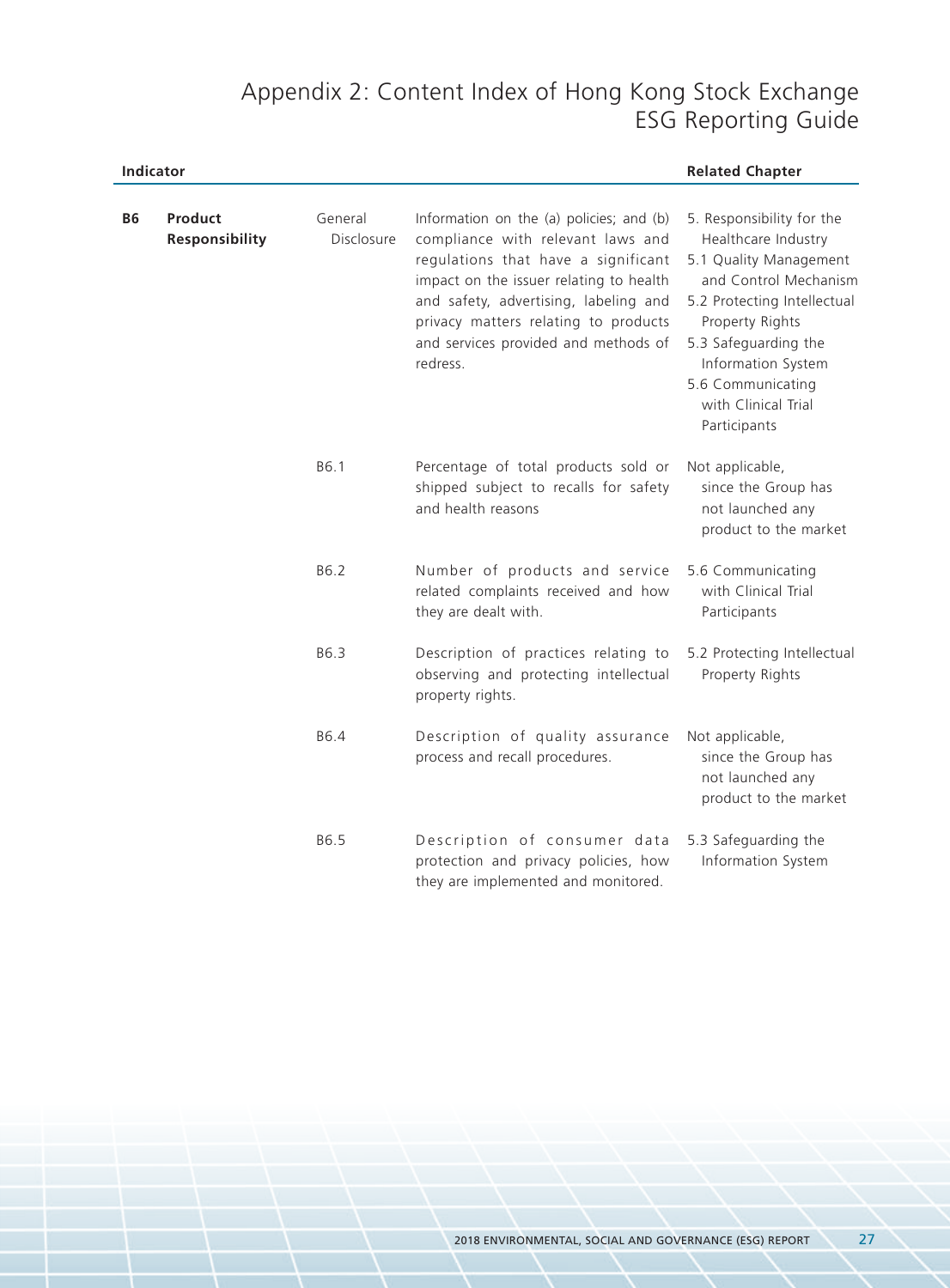| Indicator |                         |                       | <b>Related Chapter</b>                                                                                                                                                                                         |                                        |
|-----------|-------------------------|-----------------------|----------------------------------------------------------------------------------------------------------------------------------------------------------------------------------------------------------------|----------------------------------------|
| <b>B7</b> | Anti-corruption         | General<br>Disclosure | Information on the (a) policies; and (b)<br>compliance with relevant laws and<br>regulations that have a significant<br>impact on the issuer relating to<br>bribery, extortion, fraud and money<br>laundering. | 5.4 Advocating<br>Compliance Operation |
|           |                         | B7.1                  | Number of concluded legal cases<br>regarding corrupt practices brought<br>against the issuer or its employees<br>during the reporting period and the<br>outcomes of the cases.                                 | 5.4 Advocating<br>Compliance Operation |
|           |                         | B7.2                  | Description of preventive measures<br>and whistle-blowing procedures, how<br>they are implemented and monitored.                                                                                               | 5.4 Advocating<br>Compliance Operation |
| <b>B8</b> | Community<br>Investment | General<br>Disclosure | Policies on community engagement to<br>understand the needs of communities<br>where the issuer operates and<br>to ensure its activities take into<br>consideration the communities'<br>interests.              | 8. Harmonious<br>Community             |
|           |                         | B8.1                  | Focus areas of contribution (e.g.<br>education, environmental concerns,<br>labour needs, health, culture, sport).                                                                                              | Will disclose in the future            |
|           |                         | B8.2                  | Resources contributed (e.g. money or<br>time) to the focus area.                                                                                                                                               | Will disclose in the future            |